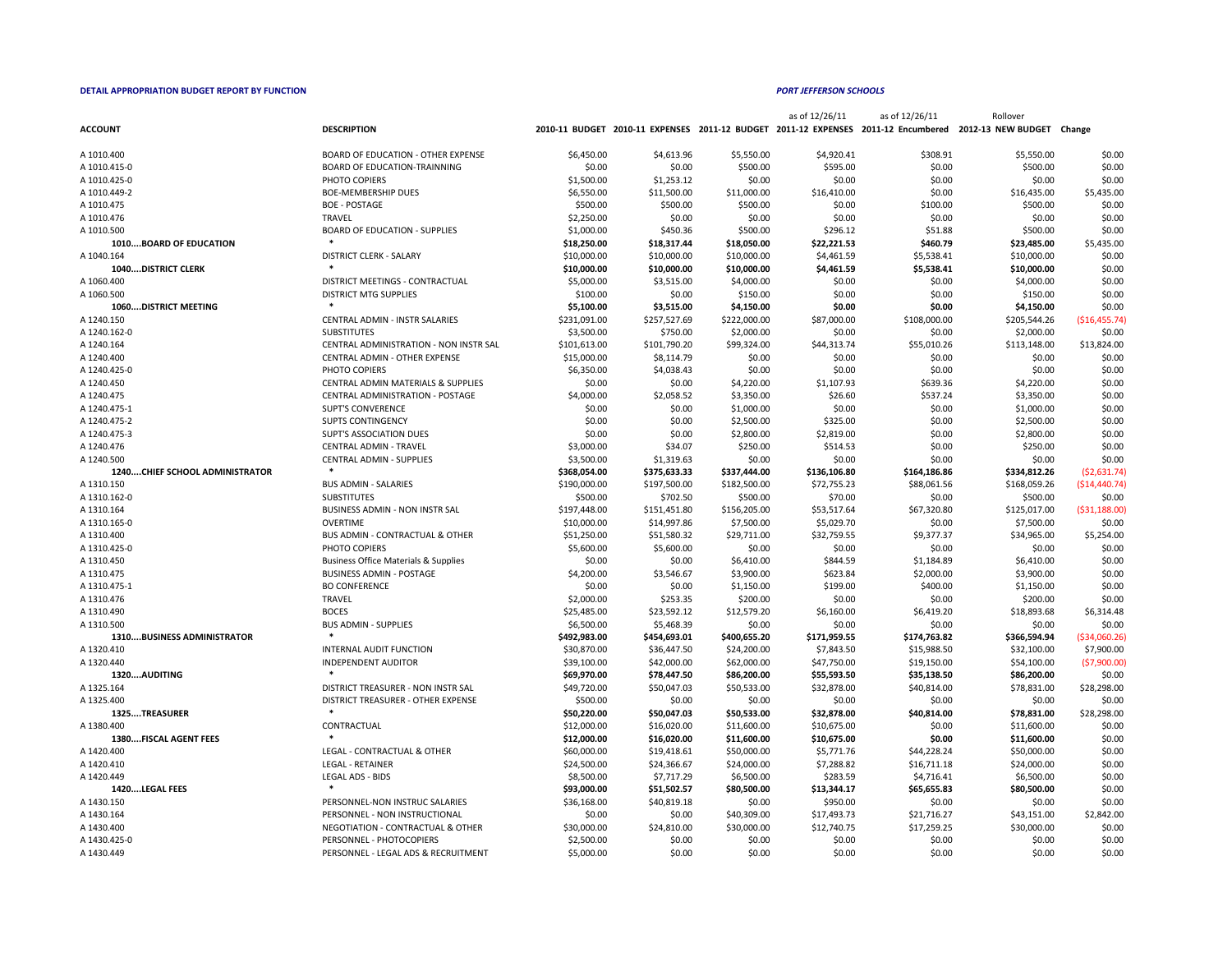|                      |                                        |                       |             |             | as of 12/26/11 | as of 12/26/11                                                      | Rollover                  |             |
|----------------------|----------------------------------------|-----------------------|-------------|-------------|----------------|---------------------------------------------------------------------|---------------------------|-------------|
| <b>ACCOUNT</b>       | <b>DESCRIPTION</b>                     | <b>2010-11 BUDGET</b> |             |             |                | 2010-11 EXPENSES 2011-12 BUDGET 2011-12 EXPENSES 2011-12 Encumbered | 2012-13 NEW BUDGET Change |             |
| A 1430.475           | PERSONNEL - POSTAGE                    | \$2,500.00            | \$0.00      | \$0.00      | \$0.00         | \$0.00                                                              | \$0.00                    | \$0.00      |
| A 1430.476           | PERSONNEL - TRAVEL                     | \$1,500.00            | \$0.00      | \$0.00      | \$0.00         | \$0.00                                                              | \$0.00                    | \$0.00      |
| A 1430.490           | PERSONNEL-BOCES                        | \$0.00                | \$13,493.50 | \$9,437.50  | \$3,095.45     | \$6,342.05                                                          | \$12,373.44               | \$2,935.94  |
| A 1430.500           | PERSONEL - SUPPLIES                    | \$1,500.00            | \$408.72    | \$500.00    | \$177.56       | \$22.44                                                             | \$500.00                  | \$0.00      |
| 1430PERSONNEL        |                                        | \$79,168.00           | \$79,531.40 | \$80,246.50 | \$34,457.49    | \$45,340.01                                                         | \$86,024.44               | \$5,777.94  |
| A 1440.449           | LEGAL ADS AND NOTICES                  | \$20,500.00           | \$6,644.98  | \$10,000.00 | \$0.00         | \$0.00                                                              | \$10,000.00               | \$0.00      |
| <b>1440LEGAL ADS</b> |                                        | \$20,500.00           | \$6,644.98  | \$10,000.00 | \$0.00         | \$0.00                                                              | \$10,000.00               | \$0.00      |
| A 1480.400           | COMMUNITY INFORMATION - CONTRACTU      | \$22,000.00           | \$26,984.50 | \$8,000.00  | \$4,582.00     | \$2,664.00                                                          | \$8,000.00                | \$0.00      |
| A 1480.475           | <b>COMMUNITY INFORMATION - POSTAGE</b> | \$5,000.00            | \$842.18    | \$1,700.00  | \$150.70       | \$210.98                                                            | \$1,700.00                | \$0.00      |
| A 1480.490           | COMMUNITY INFO - BOCES(609)            | \$0.00                | \$0.00      | \$0.00      | \$0.00         | \$0.00                                                              | \$35,000.00               | \$35,000.00 |

|                                     |                                          |                |                |                | as of 12/26/11 | as of 12/26/11 | Rollover                                                                                                     |                |
|-------------------------------------|------------------------------------------|----------------|----------------|----------------|----------------|----------------|--------------------------------------------------------------------------------------------------------------|----------------|
| <b>ACCOUNT</b>                      | <b>DESCRIPTION</b>                       |                |                |                |                |                | 2010-11 BUDGET 2010-11 EXPENSES 2011-12 BUDGET 2011-12 EXPENSES 2011-12 Encumbered 2012-13 NEW BUDGET Change |                |
| A 1430.475                          | PERSONNEL - POSTAGE                      | \$2,500.00     | \$0.00         | \$0.00         | \$0.00         | \$0.00         | \$0.00                                                                                                       | \$0.00         |
| A 1430.476                          | <b>PERSONNEL - TRAVEL</b>                | \$1,500.00     | \$0.00         | \$0.00         | \$0.00         | \$0.00         | \$0.00                                                                                                       | \$0.00         |
| A 1430.490                          | PERSONNEL- BOCES                         | \$0.00         | \$13,493.50    | \$9,437.50     | \$3,095.45     | \$6,342.05     | \$12,373.44                                                                                                  | \$2,935.94     |
| A 1430.500                          | PERSONEL - SUPPLIES                      | \$1,500.00     | \$408.72       | \$500.00       | \$177.56       | \$22.44        | \$500.00                                                                                                     | \$0.00         |
| 1430PERSONNEL                       |                                          | \$79,168.00    | \$79,531.40    | \$80,246.50    | \$34,457.49    | \$45,340.01    | \$86,024.44                                                                                                  | \$5,777.94     |
| A 1440.449                          | <b>LEGAL ADS AND NOTICES</b>             | \$20,500.00    | \$6,644.98     | \$10,000.00    | \$0.00         | \$0.00         | \$10,000.00                                                                                                  | \$0.00         |
| 1440LEGAL ADS                       |                                          | \$20,500.00    | \$6,644.98     | \$10,000.00    | \$0.00         | \$0.00         | \$10,000.00                                                                                                  | \$0.00         |
| A 1480.400                          | <b>COMMUNITY INFORMATION - CONTRACTU</b> | \$22,000.00    | \$26,984.50    | \$8,000.00     | \$4,582.00     | \$2,664.00     | \$8,000.00                                                                                                   | \$0.00         |
| A 1480.475                          | <b>COMMUNITY INFORMATION - POSTAGE</b>   | \$5,000.00     | \$842.18       | \$1,700.00     | \$150.70       | \$210.98       | \$1,700.00                                                                                                   | \$0.00         |
| A 1480.490                          | COMMUNITY INFO - BOCES(609)              | \$0.00         | \$0.00         | \$0.00         | \$0.00         | \$0.00         | \$35,000.00                                                                                                  | \$35,000.00    |
| <b>1480PUBLIC INFO AND SERVICE</b>  |                                          | \$27,000.00    | \$27,826.68    | \$9,700.00     | \$4,732.70     | \$2,874.98     | \$44,700.00                                                                                                  | \$35,000.00    |
| A 1620.160                          | <b>CUST, GROUNDS &amp; MAINT</b>         | \$456,540.00   | \$446,001.54   | \$447,107.00   | \$200,384.21   | \$241,679.32   | \$468,343.00                                                                                                 | \$21,236.00    |
| A 1620.161                          | <b>CUSTODIAL SUPERVISORS</b>             | \$305,684.00   | \$307,122.80   | \$322,420.00   | \$143,848.93   | \$177,786.95   | \$337,229.00                                                                                                 | \$14,809.00    |
| A 1620.165-0                        | <b>DISTRICT OVERTIME</b>                 | \$4,700.00     | \$0.00         | \$3,525.00     | \$0.00         | \$0.00         | \$3,525.00                                                                                                   | \$0.00         |
| A 1620.165-1                        | <b>OVERTIME ELEM</b>                     | \$15,000.00    | \$13,461.60    | \$11,250.00    | \$7,370.85     | \$0.00         | \$11,250.00                                                                                                  | \$0.00         |
| A 1620.165-7                        | <b>OVERTIME HS</b>                       | \$20,000.00    | \$38,173.97    | \$15,000.00    | \$13,034.95    | \$0.00         | \$15,000.00                                                                                                  | \$0.00         |
| A 1620.200                          | <b>CUSTODIAL - EQUIPMENT</b>             | \$17,269.00    | \$34,609.49    | \$0.00         | \$0.00         | \$0.00         | \$0.00                                                                                                       | \$0.00         |
| A 1620.200-8                        | <b>EQUIPMENT-FURN. REPLCMNT</b>          | \$5,000.00     | \$5,000.00     | \$0.00         | \$0.00         | \$0.00         | \$0.00                                                                                                       | \$0.00         |
|                                     |                                          |                |                |                |                |                |                                                                                                              |                |
| A 1620.400                          | <b>OPER &amp; MAINT - CONTRACTUAL</b>    | \$75,000.00    | \$58,318.60    | \$71,250.00    | \$41,070.16    | \$35,968.84    | \$71,250.00                                                                                                  | \$0.00         |
| A 1620.409                          | <b>JUNIOR HIGH REPAIRS</b>               | \$10,000.00    | \$7,400.00     | \$10,000.00    | \$1,000.00     | \$5,000.00     | \$10,000.00                                                                                                  | \$0.00         |
| A 1620.411                          | <b>FUEL OIL</b>                          | \$70,000.00    | \$42,506.55    | \$50,000.00    | \$10,225.29    | \$29,774.71    | \$51,500.00                                                                                                  | \$1,500.00     |
| A 1620.412                          | <b>ELECTRIC</b>                          | \$322,500.00   | \$307,996.89   | \$300,000.00   | \$123,645.76   | \$176,354.24   | \$309,000.00                                                                                                 | \$9,000.00     |
| A 1620.412-5                        | <b>GASOLINE</b>                          | \$23,400.00    | \$13,141.50    | \$18,000.00    | \$5,755.41     | \$4,244.59     | \$18,540.00                                                                                                  | \$540.00       |
| A 1620.413                          | GAS                                      | \$210,000.00   | \$137,132.09   | \$135,000.00   | \$7,158.69     | \$122,612.06   | \$139,050.00                                                                                                 | \$4,050.00     |
| A 1620.414                          | <b>WATER</b>                             | \$20,000.00    | \$30,138.23    | \$24,000.00    | \$11,591.61    | \$7,659.53     | \$24,720.00                                                                                                  | \$720.00       |
| A 1620.415                          | <b>TELEPHONE</b>                         | \$30,000.00    | \$19,749.31    | \$5,400.00     | \$2,987.58     | \$2,312.42     | \$8,750.00                                                                                                   | \$3,350.00     |
| A 1620.422                          | <b>EXTERMINATION &amp; TOXIC WASTE</b>   | \$12,000.00    | \$11,368.00    | \$11,500.00    | \$0.00         | \$2,768.20     | \$11,500.00                                                                                                  | \$0.00         |
| A 1620.429                          | <b>OPERATIONS - CARTAGE</b>              | \$19,000.00    | \$16,020.43    | \$22,000.00    | \$7,777.83     | \$10,852.17    | \$22,000.00                                                                                                  | \$0.00         |
| A 1620.430                          | <b>ENERGY PERFORMANCE CONTRACT</b>       | \$97,500.00    | \$80,422.02    | \$70,200.00    | \$45,500.00    | \$24,700.00    | \$70,200.00                                                                                                  | \$0.00         |
| A 1620.490                          | BOCES-PHONE/HEALTH/SAFETY                | \$40,000.00    | \$19,558.41    | \$53,232.00    | \$7,564.59     | \$41,167.41    | \$41,400.00                                                                                                  | ( \$11,832.00  |
| A 1620.500                          | <b>CUSTODIAL - SUPPLIES</b>              | \$60,000.00    | \$58,673.74    | \$59,000.00    | \$13,402.28    | \$40,979.70    | \$59,000.00                                                                                                  | \$0.00         |
| A 1620.500-1                        | POOL SUPPLIES                            | \$5,050.00     | \$4,762.65     | \$5,050.00     | \$189.90       | \$310.10       | \$5,050.00                                                                                                   | \$0.00         |
| A 1620.560                          | <b>Custodial Uniforms</b>                | \$9,900.00     | \$10,361.33    | \$9,800.00     | \$7,983.14     | \$1,632.55     | \$9,800.00                                                                                                   | \$0.00         |
| <b>1620OPERATION MAINT/PLANT</b>    |                                          | \$1,828,543.00 | \$1,661,919.15 | \$1,643,734.00 | \$650,491.18   | \$925,802.79   | \$1,687,107.00                                                                                               | \$43,373.00    |
| A 1621.150                          | MAINTENANCE - SUPERVISOR SALARY          | \$113,958.00   | \$108,500.00   | \$58,500.00    | \$48,407.73    | \$60,092.27    | \$116,570.00                                                                                                 | \$58,070.00    |
| A 1621.160                          | <b>MAINTENANCE - CUST &amp; GROUNDS</b>  | \$92,827.00    | \$95,399.43    | \$92,827.00    | \$35,554.01    | \$57,480.47    | \$126,898.00                                                                                                 | \$34,071.00    |
| A 1621.160-8                        | <b>SUMMER TEMP HELP</b>                  | \$22,000.00    | \$19,042.50    | \$0.00         | \$2,745.00     | \$0.00         | \$0.00                                                                                                       | \$0.00         |
| A 1621.161                          | MAINT - CUSTODIAL SUPERVISORS            | \$249,741.00   | \$253,843.28   | \$257,465.00   | \$106,803.06   | \$119,730.40   | \$229,640.00                                                                                                 | (527, 825.00)  |
| A 1621.162-0                        | <b>SUBSTITUTES</b>                       | \$5,000.00     | \$11,755.00    | \$0.00         | \$16,595.00    | \$0.00         | \$0.00                                                                                                       | \$0.00         |
| A 1621.165-0                        | OVERTIME                                 | \$46,500.00    | \$24,642.12    | \$34,875.00    | \$11,524.55    | \$0.00         | \$34,875.00                                                                                                  | \$0.00         |
| A 1621.165-8                        | <b>EMERGENCY OT SNOW</b>                 | \$16,000.00    | \$24,771.45    | \$16,000.00    | \$0.00         | \$0.00         | \$16,000.00                                                                                                  | \$0.00         |
| A 1621.200                          | PREV MAINT - EQUIPMENT                   | \$5,000.00     | \$11,284.25    | \$0.00         | \$0.00         | \$0.00         | \$0.00                                                                                                       | \$0.00         |
| A 1621.400                          | MAINT - CONTRACT, ANNUAL & P.M.          | \$220,000.00   | \$262,340.10   | \$220,000.00   | \$78,683.82    | \$150,882.92   | \$220,000.00                                                                                                 | \$0.00         |
| A 1621.401-0                        | <b>ASBESTOS ABATEMENT</b>                | \$15,000.00    | \$3,930.88     | \$10,000.00    | \$5,850.00     | \$370.00       | \$10,000.00                                                                                                  | \$0.00         |
| A 1621.479                          | MAINTENANCE - TRAINING                   | \$6,000.00     | \$2,744.74     | \$5,500.00     | \$2,499.35     | \$218.96       | \$5,500.00                                                                                                   | \$0.00         |
| A 1621.500                          | PREV MAINT - SUPPLIES                    | \$95,000.00    | \$94,553.21    | \$105,000.00   | \$43,969.96    | \$51,839.33    | \$105,000.00                                                                                                 | \$0.00         |
| <b>1621MAINTENANCE OF PLANT</b>     |                                          | \$887,026.00   | \$912,806.96   | \$800,167.00   | \$352,632.48   | \$440,614.35   | \$864,483.00                                                                                                 | \$64,316.00    |
| A 1670.425                          |                                          | \$0.00         |                | \$37,418.00    | \$22,439.88    |                |                                                                                                              |                |
|                                     | <b>COPIERS - DISTRICT WIDE</b>           |                | \$0.00         |                |                | \$14,978.12    | \$59,561.00                                                                                                  | \$22,143.00    |
| 1670CENTRAL PRINTING AND MAILING    |                                          | \$0.00         | \$0.00         | \$37,418.00    | \$22,439.88    | \$14,978.12    | \$59,561.00                                                                                                  | \$22,143.00    |
| A 1680.490                          | <b>BOCES-- COPIER LEASE</b>              | \$0.00         | \$0.00         | \$40,582.00    | \$13,595.15    | \$26,986.85    | \$40,583.00                                                                                                  | \$1.00         |
| <b>1680DATA PROCESSING DISTRICT</b> |                                          | \$0.00         | \$0.00         | \$40,582.00    | \$13,595.15    | \$26,986.85    | \$40,583.00                                                                                                  | \$1.00         |
| A 1681.161                          | SYSTEMS ANAYLST/MICRO REPAIR TECH SAL    | \$85,399.00    | \$83,794.00    | \$85,476.00    | \$38,135.46    | \$47,340.54    | \$91,542.00                                                                                                  | \$6,066.00     |
| A 1681.165-8                        | <b>OVERTIME</b>                          | \$15,000.00    | \$5,719.00     | \$11,250.00    | \$2,193.05     | \$0.00         | \$11,250.00                                                                                                  | \$0.00         |
| A 1681.166                          | PART TIME CENTRAL DATA                   | \$25,000.00    | \$20,070.03    | \$10,000.00    | \$8,956.00     | \$0.00         | \$10,000.00                                                                                                  | \$0.00         |
| A 1681.200                          | CENTRAL DATA PROC - EQUIPMENT            | \$67,252.00    | \$65,719.72    | \$35,000.00    | \$34,948.79    | \$1,536.75     | \$0.00                                                                                                       | ( \$35,000.00] |
| A 1681.400-0                        | CONTRACTUAL                              | \$20,471.00    | \$20,119.20    | \$18,450.00    | \$12,041.98    | \$6,371.93     | \$18,450.00                                                                                                  | \$0.00         |
| A 1681.425-0                        | <b>PHOTOCOPIER</b>                       | \$4,100.00     | \$2,175.48     | \$0.00         | \$0.00         | \$0.00         | \$0.00                                                                                                       | \$0.00         |

|                                         | , LIGOITEL 90, LELS                     | 71,JUU.UU      | $   -$         | www.oo         | <b>PITTI</b> |              | PJU.UU         | PO.OO          |
|-----------------------------------------|-----------------------------------------|----------------|----------------|----------------|--------------|--------------|----------------|----------------|
| 1430PERSONNEL                           |                                         | \$79,168.00    | \$79,531.40    | \$80,246.50    | \$34,457.49  | \$45,340.01  | \$86,024.44    | \$5,777.94     |
| A 1440.449                              | LEGAL ADS AND NOTICES                   | \$20,500.00    | \$6,644.98     | \$10,000.00    | \$0.00       | \$0.00       | \$10,000.00    | \$0.00         |
| 1440LEGAL ADS                           |                                         | \$20,500.00    | \$6,644.98     | \$10,000.00    | \$0.00       | \$0.00       | \$10,000.00    | \$0.00         |
| A 1480.400                              | COMMUNITY INFORMATION - CONTRACTU       | \$22,000.00    | \$26,984.50    | \$8,000.00     | \$4,582.00   | \$2,664.00   | \$8,000.00     | \$0.00         |
| A 1480.475                              | <b>COMMUNITY INFORMATION - POSTAGE</b>  | \$5,000.00     | \$842.18       | \$1,700.00     | \$150.70     | \$210.98     | \$1,700.00     | \$0.00         |
| A 1480.490                              | COMMUNITY INFO - BOCES(609)             | \$0.00         | \$0.00         | \$0.00         | \$0.00       | \$0.00       | \$35,000.00    | \$35,000.00    |
| <b>1480PUBLIC INFO AND SERVICE</b>      |                                         | \$27,000.00    | \$27,826.68    | \$9,700.00     | \$4,732.70   | \$2,874.98   | \$44,700.00    | \$35,000.00    |
| A 1620.160                              | <b>CUST, GROUNDS &amp; MAINT</b>        | \$456,540.00   | \$446,001.54   | \$447,107.00   | \$200,384.21 | \$241,679.32 | \$468,343.00   | \$21,236.00    |
| A 1620.161                              | <b>CUSTODIAL SUPERVISORS</b>            | \$305,684.00   | \$307,122.80   | \$322,420.00   | \$143,848.93 | \$177,786.95 | \$337,229.00   | \$14,809.00    |
| A 1620.165-0                            | <b>DISTRICT OVERTIME</b>                | \$4,700.00     | \$0.00         | \$3,525.00     | \$0.00       | \$0.00       | \$3,525.00     | \$0.00         |
| A 1620.165-1                            | <b>OVERTIME ELEM</b>                    | \$15,000.00    | \$13,461.60    | \$11,250.00    | \$7,370.85   | \$0.00       | \$11,250.00    | \$0.00         |
| A 1620.165-7                            | <b>OVERTIME HS</b>                      | \$20,000.00    | \$38,173.97    | \$15,000.00    | \$13,034.95  | \$0.00       | \$15,000.00    | \$0.00         |
| A 1620.200                              | <b>CUSTODIAL - EQUIPMENT</b>            | \$17,269.00    | \$34,609.49    | \$0.00         | \$0.00       | \$0.00       | \$0.00         | \$0.00         |
| A 1620.200-8                            | <b>EQUIPMENT-FURN. REPLCMNT</b>         | \$5,000.00     | \$5,000.00     | \$0.00         | \$0.00       | \$0.00       | \$0.00         | \$0.00         |
| A 1620.400                              | <b>OPER &amp; MAINT - CONTRACTUAL</b>   | \$75,000.00    | \$58,318.60    | \$71,250.00    | \$41,070.16  | \$35,968.84  | \$71,250.00    | \$0.00         |
| A 1620.409                              | <b>JUNIOR HIGH REPAIRS</b>              | \$10,000.00    | \$7,400.00     | \$10,000.00    | \$1,000.00   | \$5,000.00   | \$10,000.00    | \$0.00         |
| A 1620.411                              | <b>FUEL OIL</b>                         | \$70,000.00    | \$42,506.55    | \$50,000.00    | \$10,225.29  | \$29,774.71  | \$51,500.00    | \$1,500.00     |
| A 1620.412                              | <b>ELECTRIC</b>                         | \$322,500.00   | \$307,996.89   | \$300,000.00   | \$123,645.76 | \$176,354.24 | \$309,000.00   | \$9,000.00     |
| A 1620.412-5                            | <b>GASOLINE</b>                         | \$23,400.00    | \$13,141.50    | \$18,000.00    | \$5,755.41   | \$4,244.59   | \$18,540.00    | \$540.00       |
| A 1620.413                              | GAS                                     | \$210,000.00   | \$137,132.09   | \$135,000.00   | \$7,158.69   | \$122,612.06 | \$139,050.00   | \$4,050.00     |
| A 1620.414                              | <b>WATER</b>                            | \$20,000.00    | \$30,138.23    | \$24,000.00    | \$11,591.61  | \$7,659.53   | \$24,720.00    | \$720.00       |
| A 1620.415                              | <b>TELEPHONE</b>                        | \$30,000.00    | \$19,749.31    | \$5,400.00     | \$2,987.58   | \$2,312.42   | \$8,750.00     | \$3,350.00     |
| A 1620.422                              | <b>EXTERMINATION &amp; TOXIC WASTE</b>  | \$12,000.00    | \$11,368.00    | \$11,500.00    | \$0.00       | \$2,768.20   | \$11,500.00    | \$0.00         |
| A 1620.429                              | <b>OPERATIONS - CARTAGE</b>             | \$19,000.00    | \$16,020.43    | \$22,000.00    | \$7,777.83   | \$10,852.17  | \$22,000.00    | \$0.00         |
| A 1620.430                              | <b>ENERGY PERFORMANCE CONTRACT</b>      | \$97,500.00    | \$80,422.02    | \$70,200.00    | \$45,500.00  | \$24,700.00  | \$70,200.00    | \$0.00         |
| A 1620.490                              | BOCES-PHONE/HEALTH/SAFETY               | \$40,000.00    | \$19,558.41    | \$53,232.00    | \$7,564.59   | \$41,167.41  | \$41,400.00    | ( \$11,832.00] |
| A 1620.500                              | <b>CUSTODIAL - SUPPLIES</b>             | \$60,000.00    | \$58,673.74    | \$59,000.00    | \$13,402.28  | \$40,979.70  | \$59,000.00    | \$0.00         |
| A 1620.500-1                            | POOL SUPPLIES                           | \$5,050.00     | \$4,762.65     | \$5,050.00     | \$189.90     | \$310.10     | \$5,050.00     | \$0.00         |
| A 1620.560                              | <b>Custodial Uniforms</b>               | \$9,900.00     | \$10,361.33    | \$9,800.00     | \$7,983.14   | \$1,632.55   | \$9,800.00     | \$0.00         |
| <b>1620OPERATION MAINT/PLANT</b>        |                                         | \$1,828,543.00 | \$1,661,919.15 | \$1,643,734.00 | \$650,491.18 | \$925,802.79 | \$1,687,107.00 | \$43,373.00    |
| A 1621.150                              | MAINTENANCE - SUPERVISOR SALARY         | \$113,958.00   | \$108,500.00   | \$58,500.00    | \$48,407.73  | \$60,092.27  | \$116,570.00   | \$58,070.00    |
| A 1621.160                              | <b>MAINTENANCE - CUST &amp; GROUNDS</b> | \$92,827.00    | \$95,399.43    | \$92,827.00    | \$35,554.01  | \$57,480.47  | \$126,898.00   | \$34,071.00    |
| A 1621.160-8                            | <b>SUMMER TEMP HELP</b>                 | \$22,000.00    | \$19,042.50    | \$0.00         | \$2,745.00   | \$0.00       | \$0.00         | \$0.00         |
| A 1621.161                              | MAINT - CUSTODIAL SUPERVISORS           | \$249,741.00   | \$253,843.28   | \$257,465.00   | \$106,803.06 | \$119,730.40 | \$229,640.00   | (\$27,825.00)  |
| A 1621.162-0                            | <b>SUBSTITUTES</b>                      | \$5,000.00     | \$11,755.00    | \$0.00         | \$16,595.00  | \$0.00       | \$0.00         | \$0.00         |
| A 1621.165-0                            | <b>OVERTIME</b>                         | \$46,500.00    | \$24,642.12    | \$34,875.00    | \$11,524.55  | \$0.00       | \$34,875.00    | \$0.00         |
| A 1621.165-8                            | <b>EMERGENCY OT SNOW</b>                | \$16,000.00    | \$24,771.45    | \$16,000.00    | \$0.00       | \$0.00       | \$16,000.00    | \$0.00         |
| A 1621.200                              | PREV MAINT - EQUIPMENT                  | \$5,000.00     | \$11,284.25    | \$0.00         | \$0.00       | \$0.00       | \$0.00         | \$0.00         |
| A 1621.400                              | MAINT - CONTRACT, ANNUAL & P.M.         | \$220,000.00   | \$262,340.10   | \$220,000.00   | \$78,683.82  | \$150,882.92 | \$220,000.00   | \$0.00         |
| A 1621.401-0                            | ASBESTOS ABATEMENT                      | \$15,000.00    | \$3,930.88     | \$10,000.00    | \$5,850.00   | \$370.00     | \$10,000.00    | \$0.00         |
| A 1621.479                              | <b>MAINTENANCE - TRAINING</b>           | \$6,000.00     | \$2,744.74     | \$5,500.00     | \$2,499.35   | \$218.96     | \$5,500.00     | \$0.00         |
| A 1621.500                              | PREV MAINT - SUPPLIES                   | \$95,000.00    | \$94,553.21    | \$105,000.00   | \$43,969.96  | \$51,839.33  | \$105,000.00   | \$0.00         |
| <b>1621MAINTENANCE OF PLANT</b>         |                                         | \$887,026.00   | \$912,806.96   | \$800,167.00   | \$352,632.48 | \$440,614.35 | \$864,483.00   | \$64,316.00    |
| A 1670.425                              | <b>COPIERS - DISTRICT WIDE</b>          | \$0.00         | \$0.00         | \$37,418.00    | \$22,439.88  | \$14,978.12  | \$59,561.00    | \$22,143.00    |
| <b>1670CENTRAL PRINTING AND MAILING</b> |                                         | \$0.00         | \$0.00         | \$37,418.00    | \$22,439.88  | \$14,978.12  | \$59,561.00    | \$22,143.00    |
| A 1680.490                              | <b>BOCES-- COPIER LEASE</b>             | \$0.00         | \$0.00         | \$40,582.00    | \$13,595.15  | \$26,986.85  | \$40,583.00    | \$1.00         |
| <b>1680DATA PROCESSING DISTRICT</b>     |                                         | \$0.00         | \$0.00         | \$40,582.00    | \$13,595.15  | \$26,986.85  | \$40,583.00    | \$1.00         |
| A 1681.161                              | SYSTEMS ANAYLST/MICRO REPAIR TECH SAL   | \$85,399.00    | \$83,794.00    | \$85,476.00    | \$38,135.46  | \$47,340.54  | \$91,542.00    | \$6,066.00     |
| A 1681.165-8                            | <b>OVERTIME</b>                         | \$15,000.00    | \$5,719.00     | \$11,250.00    | \$2,193.05   | \$0.00       | \$11,250.00    | \$0.00         |
| A 1681.166                              | PART TIME CENTRAL DATA                  | \$25,000.00    | \$20,070.03    | \$10,000.00    | \$8,956.00   | \$0.00       | \$10,000.00    | \$0.00         |
| A 1681.200                              | <b>CENTRAL DATA PROC - EQUIPMENT</b>    | \$67,252.00    | \$65,719.72    | \$35,000.00    | \$34,948.79  | \$1,536.75   | \$0.00         | ( \$35,000.00] |
| A 1681.400-0                            | CONTRACTUAL                             | \$20,471.00    | \$20,119.20    | \$18,450.00    | \$12,041.98  | \$6,371.93   | \$18,450.00    | \$0.00         |
|                                         |                                         |                |                |                |              |              |                |                |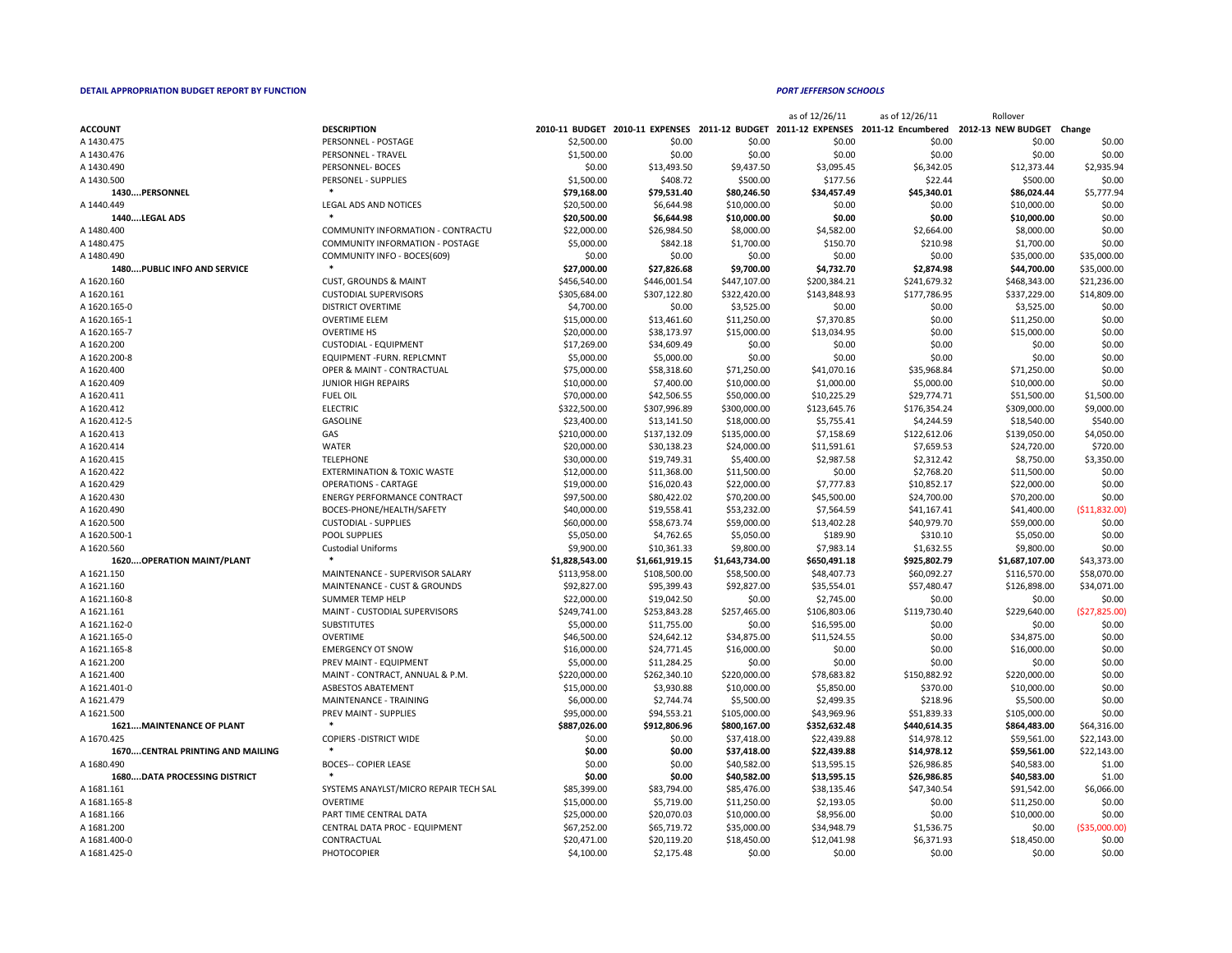|  | w<br>v |  |
|--|--------|--|
|  |        |  |

|                                           |                                                |                |                |                | as of 12/26/11 | as of 12/26/11 | Rollover                                                                                                     |                  |
|-------------------------------------------|------------------------------------------------|----------------|----------------|----------------|----------------|----------------|--------------------------------------------------------------------------------------------------------------|------------------|
| <b>ACCOUNT</b>                            | <b>DESCRIPTION</b>                             |                |                |                |                |                | 2010-11 BUDGET 2010-11 EXPENSES 2011-12 BUDGET 2011-12 EXPENSES 2011-12 Encumbered 2012-13 NEW BUDGET Change |                  |
| A 1681.500-0                              | <b>SUPPLIES</b>                                | \$11,680.00    | \$10,496.87    | \$9,430.00     | \$3,760.45     | \$3,840.08     | \$9,430.00                                                                                                   | \$0.00           |
| 1681                                      |                                                | \$228,902.00   | \$208,094.30   | \$169,606.00   | \$100,035.73   | \$59,089.30    | \$140,672.00                                                                                                 | (528, 934.00)    |
| A 1910.400                                | <b>GENERAL LIABILITY INSURANCE</b>             | \$173,700.00   | \$163,022.00   | \$162,044.30   | \$161,509.00   | \$0.00         | \$174,779.27                                                                                                 | \$12,734.97      |
| A 1910.410                                | SCHOOL BOARD LIABILITY INSURANCE               | \$11,700.00    | \$11,898.00    | \$12,195.45    | \$12,676.00    | \$0.00         | \$13,056.28                                                                                                  | \$860.83         |
| A 1910.420                                | AUTOMOBILE LIABILITY INSURANCE                 | \$10,000.00    | \$7,612.00     | \$7,730.55     | \$7,243.00     | \$0.00         | \$7,388.19                                                                                                   | ( \$342.36)      |
| A 1910.430                                | PUPIL ACCIDENT INSURANCE                       | \$12,800.00    | \$12,541.48    | \$12,854.53    | \$15,317.00    | \$0.00         | \$15,776.51                                                                                                  | \$2,921.98       |
| A 1910.440                                | <b>BOILER LIABILITY INSURANCE</b>              | \$4,420.00     | \$4,209.00     | \$4,314.23     | \$4,425.00     | \$0.00         | \$4,557.75                                                                                                   | \$243.52         |
| A 1910.460                                | <b>INDEPENDENT APPRAISAL</b>                   | \$2,850.00     | \$0.00         | \$4,000.00     | \$0.00         | \$0.00         | \$1,000.00                                                                                                   | ( \$3,000.00]    |
| <b>1910UNALLOCATED INSURANCE</b>          |                                                | \$215,470.00   | \$199,282.48   | \$203,139.06   | \$201,170.00   | \$0.00         | \$216,558.00                                                                                                 | \$13,418.94      |
| A 1920.400                                | MUNICIPAL ASSOCIATION DUES                     | \$0.00         | \$0.00         | \$200.00       | \$0.00         | \$0.00         | \$200.00                                                                                                     | \$0.00           |
| <b>1920SCHOOL ASSOCIATION DUES</b>        |                                                | \$0.00         | \$0.00         | \$200.00       | \$0.00         | \$0.00         | \$200.00                                                                                                     | \$0.00           |
| A 1930.400                                | <b>JUDGMENTS &amp; CLAIMS</b>                  | \$20,000.00    | \$500.00       | \$15,000.00    | \$0.00         | \$0.00         | \$15,000.00                                                                                                  | \$0.00           |
| 1930JUDGMENTS & CLAIMS                    |                                                | \$20,000.00    | \$500.00       | \$15,000.00    | \$0.00         | \$0.00         | \$15,000.00                                                                                                  | \$0.00           |
| A 1950.400                                | SEWER DISTRICT SERVICES & LEVIES               | \$8,500.00     | \$6,874.88     | \$7,500.00     | \$0.00         | \$7,500.00     | \$7,500.00                                                                                                   | \$0.00           |
| <b>1950ASSESSMENTS ON SCHOOL PROPERTY</b> |                                                | \$8,500.00     | \$6,874.88     | \$7,500.00     | \$0.00         | \$7,500.00     | \$7,500.00                                                                                                   | \$0.00           |
| A 1980.4                                  | PAYMENT OF MTA PAYROLL TAX                     | \$0.00         | \$70,504.03    | \$64,600.00    | \$17,257.53    | \$0.00         | \$70,000.00                                                                                                  | \$5,400.00       |
| 1980                                      |                                                | \$0.00         | \$70,504.03    | \$64,600.00    | \$17,257.53    | \$0.00         | \$70,000.00                                                                                                  | \$5,400.00       |
| A 1981.490                                | BOCES - ADMIN. EXPENSE                         | \$140,760.00   | \$135,544.19   | \$140,534.23   | \$56,759.60    | \$83,774.63    | \$144,047.59                                                                                                 | \$3,513.36       |
| 1981ADMIN CHARGE-BOCES                    |                                                | \$140,760.00   | \$135,544.19   | \$140,534.23   | \$56,759.60    | \$83,774.63    | \$144,047.59                                                                                                 | \$3,513.36       |
| A 2010.140                                | TEACHER-SUBSTITUTES FOR CONFERENCES            | \$20,000.00    | \$37,741.23    | \$20,000.00    | \$12,378.00    | \$0.00         | \$20,000.00                                                                                                  | \$0.00           |
| A 2010.150                                | <b>CURRICULUM DEVEL-INSTR SALARIES</b>         | \$96,710.00    | \$110,326.85   | \$186,786.00   | \$104,368.75   | \$0.00         | \$24,000.00                                                                                                  | (\$162,786.00)   |
|                                           |                                                |                |                |                |                |                |                                                                                                              |                  |
| A 2010.164                                | <b>CURRICULUM-NON INSTR</b><br><b>OVERTIME</b> | \$24,718.00    | \$25,399.19    | \$49,365.00    | \$22,017.84    | \$27,348.16    | \$52,417.00                                                                                                  | \$3,052.00       |
| A 2010.165                                |                                                | \$3,000.00     | \$7,784.71     | \$2,250.00     | \$1,351.56     | \$0.00         | \$2,250.00                                                                                                   | \$0.00           |
| A 2010.170                                | <b>CURRICULUM-CONFERENCE SAL</b>               | \$15,000.00    | \$6,614.18     | \$15,000.00    | \$616.06       | \$0.00         | \$15,000.00                                                                                                  | \$0.00           |
| A 2010.171                                | <b>MENTORING</b>                               | \$7,500.00     | \$10,121.90    | \$7,500.00     | \$0.00         | \$0.00         | \$7,500.00                                                                                                   | \$0.00           |
| A 2010.400                                | <b>OTHER EXPENSE - DISTRICT</b>                | \$5,000.00     | \$2,505.43     | \$4,500.00     | \$136.13       | \$290.25       | \$4,500.00                                                                                                   | \$0.00           |
| A 2010.401                                | CURR.DVLPMNT-CONFERENCE DAY REIM.              | \$6,000.00     | \$0.00         | \$5,500.00     | \$0.00         | \$0.00         | \$5,500.00                                                                                                   | \$0.00           |
| A 2010.420                                | SUPERINTENDENT'S DAY CONFERENCES               | \$15,000.00    | \$942.94       | \$10,000.00    | \$986.20       | \$599.30       | \$10,000.00                                                                                                  | \$0.00           |
| A 2010.425-3                              | <b>PHOTOCOPIER</b>                             | \$3,000.00     | \$2,728.32     | \$0.00         | \$0.00         | \$0.00         | \$0.00                                                                                                       | \$0.00           |
| A 2010.430                                | STAFF DEVELOPMENT                              | \$46,311.00    | \$33,349.37    | \$40,000.00    | \$3,371.22     | \$10,350.00    | \$40,000.00                                                                                                  | \$0.00           |
| A 2010.440                                | <b>CURRICULUM DVLPMNT</b>                      | \$41,000.00    | \$16,374.19    | \$36,000.00    | \$125.00       | \$0.00         | \$500.00                                                                                                     | ( \$35,500.00]   |
| A 2010.490                                | <b>BOCES</b>                                   | \$39,000.00    | \$92,253.24    | \$68,255.53    | \$20,831.00    | \$47,424.53    | \$102,961.92                                                                                                 | \$34,706.39      |
| A 2010.500                                | <b>SUPPLIES - DISTRICT</b>                     | \$2,500.00     | \$625.48       | \$2,250.00     | \$1,000.00     | \$0.00         | \$2,250.00                                                                                                   | \$0.00           |
| 2010CURR. DEV./SUPERVISION                |                                                | \$324,739.00   | \$346,767.03   | \$447,406.53   | \$167,181.76   | \$86,012.24    | \$286,878.92                                                                                                 | ( \$160, 527.61] |
| A 2020.150                                | SUPERVISION - INSTRUCTIONAL SALARIES           | \$719,889.00   | \$708,749.43   | \$486,732.00   | \$279,861.10   | \$293,943.98   | \$724,011.00                                                                                                 | \$237,279.00     |
| A 2020.162-0                              | <b>SUBSTITUTES</b>                             | \$7,500.00     | \$9,312.30     | \$6,500.00     | \$1,042.50     | \$0.00         | \$6,500.00                                                                                                   | \$0.00           |
| A 2020.164                                | SUPERVISION - NON INSTRUCT SAL                 | \$371,136.00   | \$361,710.29   | \$368,469.00   | \$166,087.53   | \$207,462.60   | \$388,069.00                                                                                                 | \$19,600.00      |
| A 2020.165-8                              | <b>OVERTIME</b>                                | \$19,000.00    | \$13,991.03    | \$14,250.00    | \$7,014.47     | \$0.00         | \$14,250.00                                                                                                  | \$0.00           |
| A 2020.200-1                              | SUPERVISION - EQUIPMENT - ELEM                 | \$1,500.00     | \$813.20       | \$0.00         | \$0.00         | \$0.00         | \$0.00                                                                                                       | \$0.00           |
| A 2020.200-4                              | SUPERVISION - EQUIPMENT - M.S.                 | \$1,100.00     | \$1,100.00     | \$0.00         | \$0.00         | \$0.00         | \$0.00                                                                                                       | \$0.00           |
| A 2020.200-7                              | SUPERVISION - EQUIPMENT - H.S.                 | \$3,400.00     | \$2,493.60     | \$0.00         | \$0.00         | \$0.00         | \$0.00                                                                                                       | \$0.00           |
| A 2020.400-1                              | SUPERVISION - OTHER EXPENSE - ELEM.            | \$2,500.00     | \$2,517.60     | \$17,965.00    | \$980.00       | \$2,520.00     | \$17,965.00                                                                                                  | \$0.00           |
| A 2020.400-4                              | SUPERVISION - OTHER EXPENSE - M.S.             | \$2,000.00     | \$1,973.82     | \$1,530.00     | \$976.34       | \$471.00       | \$1,530.00                                                                                                   | \$0.00           |
| A 2020.400-7                              | SUPERVISION - OTHER EXPENSES - H.S.            | \$3,946.00     | \$3,196.95     | \$4,785.00     | \$453.00       | \$3,284.00     | \$4,785.00                                                                                                   | \$0.00           |
| A 2020.500-1                              | SUPERVISION - SUPPLIES - ELEM.                 | \$2,897.00     | \$3,297.90     | \$3,009.04     | \$1,640.61     | \$84.06        | \$3,009.04                                                                                                   | \$0.00           |
| A 2020.500-4                              | SUPERVISION - SUPPLIES - M.S.                  | \$3,300.00     | \$3,127.59     | \$3,536.00     | \$2,701.02     | \$828.90       | \$3,536.00                                                                                                   | \$0.00           |
| A 2020.500-7                              | SUPERVISION - SUPPLIES - H.S.                  | \$4,500.00     | \$7,282.33     | \$4,500.00     | \$1,283.66     | \$2,526.90     | \$4,500.00                                                                                                   | \$0.00           |
| 2020SUPER. REG. SCHOOL                    |                                                | \$1,142,668.00 | \$1,119,566.04 | \$911,276.04   | \$462,040.23   | \$511,121.44   | \$1,168,155.04                                                                                               | \$256,879.00     |
|                                           | PRE K - SALARIES - INSTRUCTIONAL               | \$81,137.00    |                |                |                |                |                                                                                                              |                  |
| A 2110.100<br>A 2110.110                  | KINDERGARTEN - SALARIES - INSTRUCTIONAL        |                | \$46,663.90    | \$47,160.00    | \$14,045.34    | \$37,368.62    | \$55,215.00                                                                                                  | \$8,055.00       |
|                                           |                                                | \$390,503.00   | \$436,614.00   | \$497,649.00   | \$135,201.48   | \$318,224.52   | \$511,644.00                                                                                                 | \$13,995.00      |
| A 2110.120                                | <b>GRADE 1/6 - SALARIES - INSTRUCTIONAL</b>    | \$4,164,928.00 | \$3,847,885.98 | \$4,020,822.33 | \$1,065,778.62 | \$2,636,910.48 | \$3,845,099.00                                                                                               | ( \$175, 723.33) |
| A 2110.120-R                              | <b>GRADE 1/6 - SAL - INSTRUCTIONAL ARRA</b>    | \$0.00         | \$229,192.00   | \$0.00         | \$0.00         | \$0.00         | \$0.00                                                                                                       | \$0.00           |
| A 2110.130                                | <b>GRADE 7/12 - SALARIES - INSTRUCTIONAL</b>   | \$4,972,202.00 | \$5,065,288.66 | \$4,534,224.60 | \$1,376,779.02 | \$3,490,079.65 | \$4,928,682.00                                                                                               | \$394,457.40     |
| A 2110.135                                | AIS-SUMMER                                     | \$2,500.00     | \$11,995.32    | \$0.00         | \$34,511.04    | \$0.00         |                                                                                                              | \$0.00           |
| A 2110.136                                | AIS- SCHOOL YEAR                               | \$25,000.00    | \$764.28       | \$12,500.00    | \$0.00         | \$0.00         | \$12,500.00                                                                                                  | \$0.00           |
| A 2110.140                                | SUBSTITUTE TEACHERS - SALARIES                 | \$189,000.00   | \$157,708.95   | \$205,000.00   | \$27,083.40    | \$0.00         | \$205,000.00                                                                                                 | \$0.00           |
| A 2110.152                                | HOME TUTOR-SUPV. DETENTION-SALARI              | \$45,000.00    | \$26,993.06    | \$35,000.00    | \$7,575.88     | \$0.00         | \$35,000.00                                                                                                  | \$0.00           |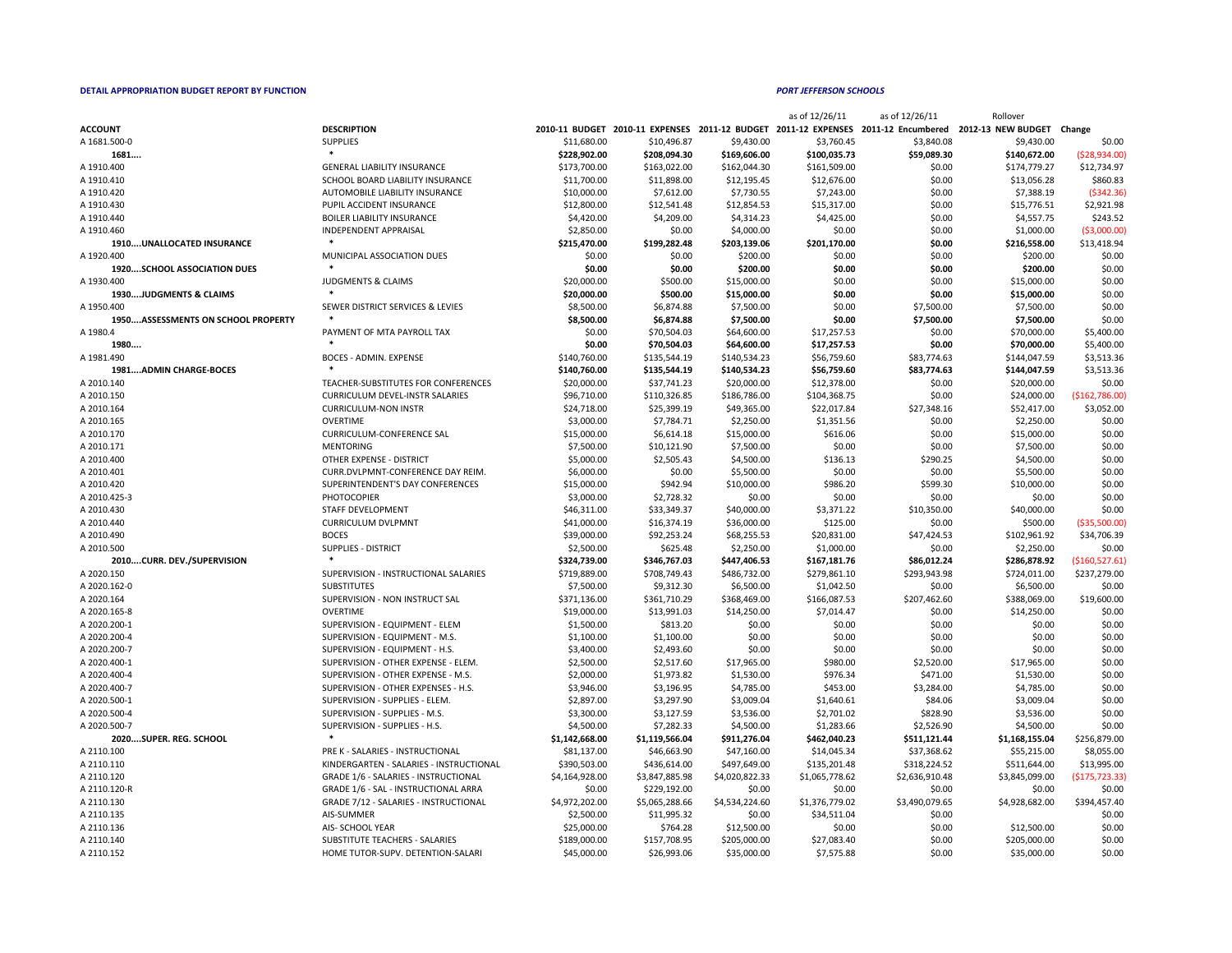| as of 12/26/11 | as of 12/26/11     | Rollover           |             |
|----------------|--------------------|--------------------|-------------|
| 11-12 EXPENSES | 2011-12 Encumbered | 2012-13 NEW BUDGET | Change      |
| \$17,635.02    | \$0.00             | \$138,777.00       | \$0.00      |
| \$0.00         | \$0.00             | \$79,950.00        | \$1,950.00  |
| \$11,181.90    | \$0.00             | \$38,000.00        | \$0.00      |
| \$71,761.55    | \$145,094.00       | \$235,475.00       | \$12,334.00 |
| \$7,113.40     | \$0.00             | \$31,500.00        | \$0.00      |
| \$0.00         | \$0.00             | \$0.00             | \$0.00      |
| \$1,197.70     | \$0.00             | \$1,198.00         | \$0.00      |
| \$0.00         | \$0.00             | \$0.00             | \$0.00      |
| \$0.00         | \$0.00             | \$0.00             | \$0.00      |
| \$0.00         | \$0.00             | \$0.00             | \$0.00      |
| \$0.00         | \$0.00             | \$0.00             | \$0.00      |
| \$0.00         | \$0.00             | \$0.00             | \$0.00      |
| \$0.00         | \$0.00             | \$0.00             | \$0.00      |
| \$0.00         | \$1,600.26         | \$1,456.00         | \$0.00      |
| \$439.10       | \$0.00             | \$359.00           | \$0.00      |
| \$351.12       | \$0.00             | \$287.00           | \$0.00      |
| \$4,487.00     | \$0.00             | \$4,487.00         | \$0.00      |
| \$418.32       | \$0.00             | \$399.00           | \$0.00      |
| \$462.00       | \$0.00             | \$343.00           | \$0.00      |
| \$1,207.84     | \$0.00             | \$988.00           | \$0.00      |
| \$1,220.50     | \$0.00             | \$1,273.00         | \$0.00      |
| \$3,732.06     | \$2,000.00         | \$5,766.00         | \$0.00      |
| \$520.80       | \$58.00            | \$598.00           | \$0.00      |
| \$4,448.00     | \$0.00             | \$4,448.00         | \$0.00      |
| \$217.00       | \$620.00           | \$876.00           | \$0.00      |
| \$0.00         | \$0.00             | \$0.00             | \$0.00      |
| \$316.88       | \$0.00             | \$363.00           | \$0.00      |
| \$410.00       | \$160.00           | \$577.00           | \$0.00      |
| \$258.17       | \$610.26           | \$1,432.94         | \$0.00      |
| \$523.47       | \$143.90           | \$1,716.21         | \$0.00      |
| \$0.00         | \$0.00             | \$0.00             | \$0.00      |
| \$17,409.64    | \$620.00           | \$19,000.00        | \$19,000.00 |
| \$87.01        | \$0.00             | \$1,702.00         | \$0.00      |
| \$305.00       | \$0.00             | \$515.60           | \$0.00      |
| \$1,551.00     | \$0.00             | \$1,667.71         | \$0.00      |
| \$395.02       | \$0.00             | \$483.00           | \$0.00      |
| \$1,395.00     | \$560.00           | \$5,938.00         | \$0.00      |
| \$0.00         | \$0.00             | \$0.00             | \$0.00      |
| \$0.00         | \$0.00             | \$0.00             | \$0.00      |
| \$0.00         | \$0.00             | \$0.00             | \$0.00      |
| \$0.00         | \$17,218.50        | \$17,500.00        | \$17,500.00 |
| \$160.94       | \$2,582.00         | \$3,760.57         | \$0.00      |
| \$1,547.50     | \$3,664.00         | \$6,050.00         | \$0.00      |
| \$4,740.50     | \$962.75           | \$9,799.16         | \$0.00      |
| \$0.00         | \$0.00             | \$12,000.00        | \$0.00      |
| \$2,211.54     | \$2,179.10         | \$4,697.97         | \$0.00      |
| \$0.00         | \$0.00             | \$443.05           | \$0.00      |
| \$0.00         | \$2,011.05         | \$2,281.81         | \$0.00      |
| \$4,122.84     | \$0.00             | \$4,002.67         | \$0.00      |
| \$171.17       | \$762.58           | \$1,551.40         | \$0.00      |
| \$0.00         | \$0.00             | \$51.39            | \$0.00      |
| \$4,578.48     | \$0.00             | \$4,204.30         | \$0.00      |
| \$232.62       | \$734.59           | \$7,545.52         | \$0.00      |
| \$582.52       | \$0.00             | \$4,050.53         | \$0.00      |
| \$5,032.39     | \$6.99             | \$5,305.85         | \$0.00      |
| \$1,278.88     | \$0.00             | \$1,279.91         | \$0.00      |
| \$2,297.70     | \$0.00             | \$2,336.10         | \$0.00      |
|                |                    |                    |             |

|                   |                                     |              |              |              | $dy = 12/20/11$ | $d$ or $L$ $L$ $L$ $U$ $L$ $L$ | <b>NUILUVEI</b>                                                                                              |             |
|-------------------|-------------------------------------|--------------|--------------|--------------|-----------------|--------------------------------|--------------------------------------------------------------------------------------------------------------|-------------|
| <b>ACCOUNT</b>    | <b>DESCRIPTION</b>                  |              |              |              |                 |                                | 2010-11 BUDGET 2010-11 EXPENSES 2011-12 BUDGET 2011-12 EXPENSES 2011-12 Encumbered 2012-13 NEW BUDGET Change |             |
| A 2110.156        | <b>VAC/SICK PAY</b>                 | \$0.00       | \$161,926.38 | \$138,777.00 | \$17,635.02     | \$0.00                         | \$138,777.00                                                                                                 | \$0.00      |
| A 2110.156-0      | LANE & MID YR CHANGE                | \$0.00       | \$0.00       | \$78,000.00  | \$0.00          | \$0.00                         | \$79,950.00                                                                                                  | \$1,950.00  |
| A 2110.162-0      | <b>SUBSTITUTES</b>                  | \$45,000.00  | \$44,204.00  | \$38,000.00  | \$11,181.90     | \$0.00                         | \$38,000.00                                                                                                  | \$0.00      |
| A 2110.163        | REG SCH - TEACHER AIDE SAL          | \$335,143.00 | \$333,401.46 | \$223,141.00 | \$71,761.55     | \$145,094.00                   | \$235,475.00                                                                                                 | \$12,334.00 |
| A 2110.165        | PARA OVERTIME INSTRUCTIONAL         | \$35,000.00  | \$32,802.26  | \$31,500.00  | \$7,113.40      | \$0.00                         | \$31,500.00                                                                                                  | \$0.00      |
| A 2110.200-1-0000 | <b>GENERAL - EQUIPMENT</b>          | \$2,000.00   | \$3,697.75   | \$0.00       | \$0.00          | \$0.00                         | \$0.00                                                                                                       | \$0.00      |
| A 2110.200-4-6000 | MATH - EQUIPMENT - MS               | \$1,198.00   | \$1,197.70   | \$1,198.00   | \$1,197.70      | \$0.00                         | \$1,198.00                                                                                                   | \$0.00      |
| A 2110.200-7      | <b>GENERAL - EQUIPMENT - H.S.</b>   | \$4,592.00   | \$1,747.50   | \$0.00       | \$0.00          | \$0.00                         | \$0.00                                                                                                       | \$0.00      |
| A 2110.200-7-1200 | PHYS ED/HEALTH - EQUIPMENT - HS     | \$0.00       | \$0.00       | \$0.00       | \$0.00          | \$0.00                         | \$0.00                                                                                                       | \$0.00      |
| A 2110.200-7-1300 | MUSIC - EQUIPMENT - HS              | \$2,477.00   | \$1,471.00   | \$0.00       | \$0.00          | \$0.00                         | \$0.00                                                                                                       | \$0.00      |
| A 2110.200-7-1600 | INDUSTRIAL ARTS - EQUIPMENT - HS    | \$7,109.00   | \$6,927.96   | \$0.00       | \$0.00          | \$0.00                         | \$0.00                                                                                                       | \$0.00      |
| A 2110.200-7-6000 | MATH - EQUIPMENT - HS               | \$5,989.00   | \$5,988.50   | \$0.00       | \$0.00          | \$0.00                         | \$0.00                                                                                                       | \$0.00      |
| A 2110.200-7-9000 | <b>SCIENCE - EQUIPMENT - HS</b>     | \$3,950.00   | \$2,692.50   | \$0.00       | \$0.00          | \$0.00                         | \$0.00                                                                                                       | \$0.00      |
| A 2110.400-1-0000 | CONTRACTUAL - GEN. - ELEM           | \$2,229.00   | \$5,507.79   | \$1,456.00   | \$0.00          | \$1,600.26                     | \$1,456.00                                                                                                   | \$0.00      |
| A 2110.400-1-0100 | KINDERGARTEN - CONTRACTUAL - ELEM   | \$549.00     | \$549.00     | \$359.00     | \$439.10        | \$0.00                         | \$359.00                                                                                                     | \$0.00      |
| A 2110.400-1-1000 | 1ST GRADE - CONTRACTUAL - ELEM      | \$495.00     | \$495.00     | \$287.00     | \$351.12        | \$0.00                         | \$287.00                                                                                                     | \$0.00      |
| A 2110.400-1-1300 | MUSIC - CONTRACTUAL - ELEM          | \$6,845.00   | \$6,845.00   | \$4,487.00   | \$4,487.00      | \$0.00                         | \$4,487.00                                                                                                   | \$0.00      |
| A 2110.400-1-2000 | 2ND GRADE - CONTRACTUAL - ELEM      | \$421.00     | \$421.00     | \$399.00     | \$418.32        | \$0.00                         | \$399.00                                                                                                     | \$0.00      |
| A 2110.400-1-3000 | 3RD GRADE - CONTRACTUAL - ELEM      | \$873.00     | \$723.10     | \$343.00     | \$462.00        | \$0.00                         | \$343.00                                                                                                     | \$0.00      |
| A 2110.400-1-4000 | 4TH GRADE - CONTRACTUAL - ELEM      | \$1,570.00   | \$1,460.24   | \$988.00     | \$1,207.84      | \$0.00                         | \$988.00                                                                                                     | \$0.00      |
| A 2110.400-1-5000 | 5TH GRADE - CONTRACTUAL - ELEM      | \$1,775.00   | \$1,480.52   | \$1,273.00   | \$1,220.50      | \$0.00                         | \$1,273.00                                                                                                   | \$0.00      |
| A 2110.400-4-0000 | <b>GENERAL - CONTRACTUAL - MS</b>   | \$6,523.00   | \$6,442.52   | \$5,766.00   | \$3,732.06      | \$2,000.00                     | \$5,766.00                                                                                                   | \$0.00      |
| A 2110.400-4-1100 | FOREIGN LANGUAGE - CONTRACTUAL - MS | \$202.00     | \$146.00     | \$598.00     | \$520.80        | \$58.00                        | \$598.00                                                                                                     | \$0.00      |
| A 2110.400-4-1300 | MUSIC - CONTRACTUAL - MS            | \$5,780.00   | \$5,779.64   | \$4,448.00   | \$4,448.00      | \$0.00                         | \$4,448.00                                                                                                   | \$0.00      |
| A 2110.400-4-6000 | MATH - CONTRACTUAL - MS             | \$1,305.00   | \$669.00     | \$876.00     | \$217.00        | \$620.00                       | \$876.00                                                                                                     | \$0.00      |
| A 2110.400-4-7000 | <b>ENGLISH - CONTRACTUAL - MS</b>   | \$0.00       | \$0.00       | \$0.00       | \$0.00          | \$0.00                         | \$0.00                                                                                                       | \$0.00      |
| A 2110.400-4-8000 | SOCIAL STUDIES - CONTRACTUAL - MS   | \$579.00     | \$543.76     | \$363.00     | \$316.88        | \$0.00                         | \$363.00                                                                                                     | \$0.00      |
| A 2110.400-4-9000 | <b>SCIENCE - CONTRACTUAL - MS</b>   | \$873.00     | \$773.00     | \$577.00     | \$410.00        | \$160.00                       | \$577.00                                                                                                     | \$0.00      |
| A 2110.400-7-0000 | <b>GENERAL - OTHER EXPENSE - HS</b> | \$2,879.00   | \$8,190.06   | \$1,432.94   | \$258.17        | \$610.26                       | \$1,432.94                                                                                                   | \$0.00      |
| A 2110.400-7-1100 | FOREIGN LANGUAGE - CONTRACTUAL - HS | \$2,017.00   | \$1,070.44   | \$1,716.21   | \$523.47        | \$143.90                       | \$1,716.21                                                                                                   | \$0.00      |
| A 2110.400-7-1200 | PHYS ED/HEATLH - CONTRACTUAL - HS   | \$0.00       | \$0.00       | \$0.00       | \$0.00          | \$0.00                         | \$0.00                                                                                                       | \$0.00      |
|                   | MUSIC - CONTRACTUAL - HS            |              |              |              |                 |                                |                                                                                                              | \$19,000.00 |
| A 2110.400-7-1300 |                                     | \$17,803.00  | \$18,186.00  | \$0.00       | \$17,409.64     | \$620.00                       | \$19,000.00                                                                                                  |             |
| A 2110.400-7-1600 | INDUSTRIAL ARTS - CONTRACTUAL - HS  | \$2,000.00   | \$527.76     | \$1,702.00   | \$87.01         | \$0.00                         | \$1,702.00                                                                                                   | \$0.00      |
| A 2110.400-7-6000 | MATH - CONTRACTUAL - HS             | \$500.00     | \$577.50     | \$515.60     | \$305.00        | \$0.00                         | \$515.60                                                                                                     | \$0.00      |
| A 2110.400-7-7000 | <b>ENGLISH - CONTRACTUAL - HS</b>   | \$457.00     | \$457.00     | \$1,667.71   | \$1,551.00      | \$0.00                         | \$1,667.71                                                                                                   | \$0.00      |
| A 2110.400-7-8000 | SOCIAL STUDIES - CONTRACTUAL - HS   | \$842.00     | \$227.38     | \$483.00     | \$395.02        | \$0.00                         | \$483.00                                                                                                     | \$0.00      |
| A 2110.400-7-9000 | <b>SCIENCE - CONTRACTUAL - HS</b>   | \$4,960.00   | \$852.97     | \$5,938.00   | \$1,395.00      | \$560.00                       | \$5,938.00                                                                                                   | \$0.00      |
| A 2110.425-1      | PHOTO COPIERS- ELEMENTARY           | \$32,100.00  | \$30,654.65  | \$0.00       | \$0.00          | \$0.00                         | \$0.00                                                                                                       | \$0.00      |
| A 2110.425-4      | PHOTO COPIERS M.S.                  | \$13,900.00  | \$11,355.78  | \$0.00       | \$0.00          | \$0.00                         | \$0.00                                                                                                       | \$0.00      |
| A 2110.425-7      | PHOTO COPIERS - HS                  | \$46,400.00  | \$43,780.06  | \$0.00       | \$0.00          | \$0.00                         | \$0.00                                                                                                       | \$0.00      |
| A 2110.450        | <b>TESTING</b>                      | \$0.00       | \$0.00       | \$0.00       | \$0.00          | \$17,218.50                    | \$17,500.00                                                                                                  | \$17,500.00 |
| A 2110.457-1      | POSTAGE - ELEMENTARY                | \$3,713.00   | \$3,375.70   | \$3,760.57   | \$160.94        | \$2,582.00                     | \$3,760.57                                                                                                   | \$0.00      |
| A 2110.457-4      | POSTAGE M.S.                        | \$6,500.00   | \$5,453.21   | \$6,050.00   | \$1,547.50      | \$3,664.00                     | \$6,050.00                                                                                                   | \$0.00      |
| A 2110.457-7      | POSTAGE - HS                        | \$9,799.00   | \$10,747.51  | \$9,799.16   | \$4,740.50      | \$962.75                       | \$9,799.16                                                                                                   | \$0.00      |
| A 2110.470        | TUTORS/TUITION TO OTHER SCHOOLS     | \$12,000.00  | \$3,982.50   | \$12,000.00  | \$0.00          | \$0.00                         | \$12,000.00                                                                                                  | \$0.00      |
| A 2110.480-1-0000 | TEXTBOOKS-GENERAL-ELEM              | \$9,893.00   | \$9,883.19   | \$4,697.97   | \$2,211.54      | \$2,179.10                     | \$4,697.97                                                                                                   | \$0.00      |
| A 2110.480-1-0010 | <b>TEXTBOOKS - PRE K</b>            | \$495.00     | \$495.00     | \$443.05     | \$0.00          | \$0.00                         | \$443.05                                                                                                     | \$0.00      |
| A 2110.480-1-0100 | KINDERGARTEN - TEXTBOOKS - ELEM     | \$3,976.00   | \$3,976.00   | \$2,281.81   | \$0.00          | \$2,011.05                     | \$2,281.81                                                                                                   | \$0.00      |
| A 2110.480-1-1000 | 1ST GRADE - TEXTBOOKS - ELEM        | \$7,891.00   | \$6,833.00   | \$4,002.67   | \$4,122.84      | \$0.00                         | \$4,002.67                                                                                                   | \$0.00      |
| A 2110.480-1-1200 | PHYS ED/HEALTH - TEXTBOOKS - ELEM   | \$2,781.00   | \$238.46     | \$1,551.40   | \$171.17        | \$762.58                       | \$1,551.40                                                                                                   | \$0.00      |
| A 2110.480-1-1300 | MUSIC - TEXTBOOKS - ELEM            | \$2,283.00   | \$2,283.00   | \$51.39      | \$0.00          | \$0.00                         | \$51.39                                                                                                      | \$0.00      |
| A 2110.480-1-2000 | 2ND GRADE - TEXTBOOKS - ELEM        | \$7,349.00   | \$7,865.12   | \$4,204.30   | \$4,578.48      | \$0.00                         | \$4,204.30                                                                                                   | \$0.00      |
| A 2110.480-1-3000 | 3RD GRADE - TEXTBOOKS - ELEM        | \$7,726.00   | \$9,744.25   | \$7,545.52   | \$232.62        | \$734.59                       | \$7,545.52                                                                                                   | \$0.00      |
| A 2110.480-1-4000 | 4TH GRADE - TEXTBOOKS - ELEM        | \$18,534.00  | \$16,515.75  | \$4,050.53   | \$582.52        | \$0.00                         | \$4,050.53                                                                                                   | \$0.00      |
| A 2110.480-1-5000 | 5TH GRADE - TEXTBOOKS - ELEM        | \$23,466.00  | \$21,367.67  | \$5,305.85   | \$5,032.39      | \$6.99                         | \$5,305.85                                                                                                   | \$0.00      |
| A 2110.480-4-0000 | <b>TEXTBOOKS - MS</b>               | \$3,176.00   | \$3,008.23   | \$1,279.91   | \$1,278.88      | \$0.00                         | \$1,279.91                                                                                                   | \$0.00      |
| A 2110.480-4-1100 | FOREIGN LANGUAGE - TEXTBOOKS - MS   | \$5,034.00   | \$4,793.18   | \$2,336.10   | \$2,297.70      | \$0.00                         | \$2,336.10                                                                                                   | \$0.00      |
|                   |                                     |              |              |              |                 |                                |                                                                                                              |             |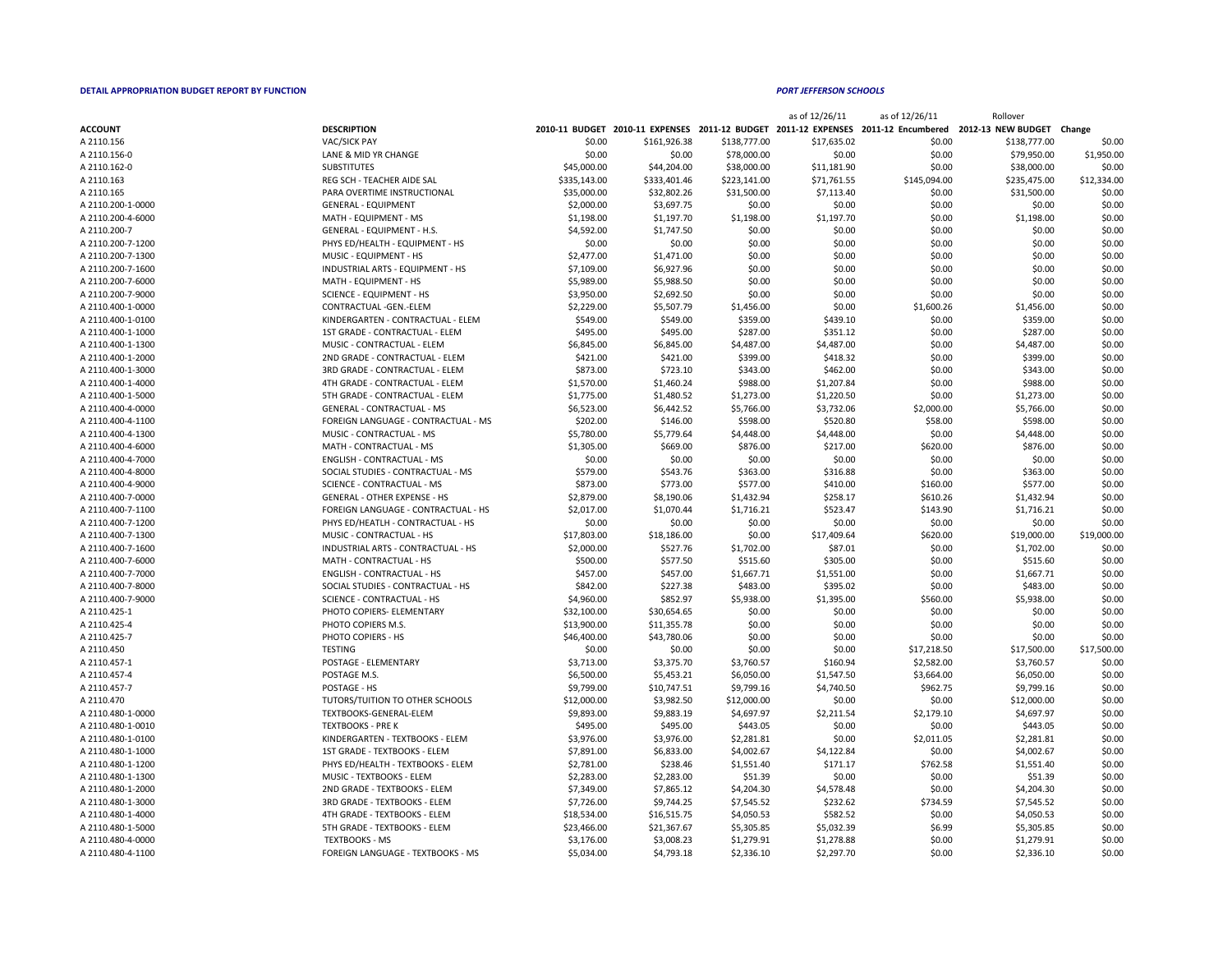| <b>ACCOUNT</b>     | <b>DESCRIPTION</b>                                     |                 |                 |                          |                |                | 2010-11 BUDGET 2010-11 EXPENSES 2011-12 BUDGET 2011-12 EXPENSES 2011-12 Encumbered 2012-13 NEW BUDGET Change |                  |
|--------------------|--------------------------------------------------------|-----------------|-----------------|--------------------------|----------------|----------------|--------------------------------------------------------------------------------------------------------------|------------------|
| A 2110.480-4-1300  | MUSIC - TEXTBOOKS - MS                                 | \$1,579.00      | \$1,579.00      | \$562.64                 | \$362.76       | \$168.30       | \$562.64                                                                                                     | \$0.00           |
| A 2110.480-4-6000  | MATH - TEXTBOOKS - MS                                  | \$859.00        | \$961.00        | \$283.32                 | \$267.20       | \$0.00         | \$283.32                                                                                                     | \$0.00           |
| A 2110.480-4-7000  | <b>ENGLISH - TEXTBOOKS - MS</b>                        | \$12,954.00     | \$2,251.26      | \$10,789.66              | \$6,974.70     | \$26.35        | \$10,789.66                                                                                                  | \$0.00           |
| A 2110.480-4-8000  | SOCIAL STUDIES - TEXTBOOKS - MS                        | \$1,701.00      | \$1,748.54      | \$0.00                   | \$0.00         | \$0.00         | \$0.00                                                                                                       | \$0.00           |
| A 2110.480-4-9000  | <b>SCIENCE - TEXTBOOKS - MS</b>                        | \$4,041.00      | \$4,455.75      | \$2,574.26               | \$2,569.83     | \$0.00         | \$2,574.26                                                                                                   | \$0.00           |
| A 2110.480-7-0000  | <b>GENERAL - TEXTBOOKS - HS</b>                        | \$0.00          | \$0.00          | \$0.00                   | \$0.00         | \$0.00         | \$0.00                                                                                                       | \$0.00           |
| A 2110.480-7-1100  | <b>FOREIGN LANGUAGE - TEXTBOOKS - HS</b>               | \$11,969.00     | \$12,670.09     | \$6,183.84               | \$6,183.84     | \$0.00         | \$6,183.84                                                                                                   | \$0.00           |
| A 2110.480-7-1300  | MUSIC - TEXTBOOKS - HS                                 | \$654.00        | \$310.09        | \$1,502.89               | \$372.89       | \$1,130.00     | \$1,502.89                                                                                                   | \$0.00           |
| A 2110.480-7-1600  | INDUSTRIAL ARTS - TEXTBOOKS - HS                       | \$4,424.00      | \$4,169.48      | \$0.00                   | \$0.00         | \$0.00         | \$0.00                                                                                                       | \$0.00           |
| A 2110.480-7-6000  | MATH - TEXTBOOKS - HS                                  | \$3,420.00      | \$2,022.25      | \$0.00                   | \$655.20       | \$30.00        | \$0.00                                                                                                       | \$0.00           |
| A 2110.480-7-7000  | <b>ENGLISH - TEXTBOOKS - HS</b>                        | \$7,006.00      | \$6,994.02      | \$3,509.80               | \$3,428.34     | \$0.00         | \$3,509.80                                                                                                   | \$0.00           |
| A 2110.480-7-8000  | SOCIAL STUDIES - TEXTBOOKS - HS                        | \$4,950.00      | \$19,912.88     | \$4,609.71               | \$4,609.71     | \$0.00         | \$4,609.71                                                                                                   | \$0.00           |
| A 2110.480-7-9000  | <b>SCIENCE - TEXTBOOKS - HS</b>                        | \$1,800.00      | \$1,230.66      | \$6,329.35               | \$1,994.71     | \$0.00         | \$6,329.35                                                                                                   | \$0.00           |
| A 2110.490-0       | <b>BOCES</b>                                           | \$142,180.00    | \$87,234.46     | \$46,079.90              | \$14,769.23    | \$31,310.67    | \$47,231.90                                                                                                  | \$1,152.00       |
| A 2110.500-1-0000  | INSTRUCTIONAL SUPPLIES ELEM. GENERAL                   | \$26,834.00     | \$33,669.08     | \$25,331.00              | \$19,928.75    | \$4,962.30     | \$25,331.00                                                                                                  | \$0.00           |
| A 2110.500-1-0010  | PRE K SUPPLIES                                         | \$700.00        | \$700.00        | \$439.00                 | \$454.16       | \$0.00         | \$439.00                                                                                                     | \$0.00           |
| A 2110.500-1-0100  | KINDERGARTEN - SUPPLIES - ELEM                         | \$1,209.00      | \$1,209.00      | \$945.00                 | \$1,299.67     | \$0.00         | \$945.00                                                                                                     | \$0.00           |
| A 2110.500-1-1000  | 1ST GRADE - SUPPLIES - ELEM                            | \$1,979.00      | \$2,004.48      | \$1,193.00               | \$948.49       | \$0.00         | \$1,193.00                                                                                                   | \$0.00           |
| A 2110.500-1-1200  | PHYS ED/HEALTH - SUPPLIES - ELEM                       | \$3,755.00      | \$3,728.46      | \$2,250.00               | \$269.93       | \$0.00         | \$2,250.00                                                                                                   | \$0.00           |
| A 2110.500-1-1300  | MUSIC - SUPPLIES - ELEM                                | \$2,910.00      | \$2,700.96      | \$1,017.00               | \$840.09       | \$371.85       | \$1,017.00                                                                                                   | \$0.00           |
| A 2110.500-1-2000  | 2ND GRADE - SUPPLIES - ELEM                            | \$2,297.00      | \$2,262.94      | \$707.00                 | \$533.37       | \$0.13         | \$707.00                                                                                                     | \$0.00           |
| A 2110.500-1-3000  | 3RD GRADE - SUPPLIES - ELEM                            | \$1,309.00      | \$1,303.81      | \$613.00                 | \$718.63       | \$0.00         | \$613.00                                                                                                     | \$0.00           |
| A 2110.500-1-4000  | 4TH GRADE - SUPPLIES - ELEM                            | \$1,332.00      | \$1,332.00      | \$860.00                 | \$887.80       | \$0.00         | \$860.00                                                                                                     | \$0.00           |
| A 2110.500-1-5000  | 5TH GRADE - SUPPLIES - ELEM                            | \$1,091.00      | \$1,091.00      | \$1,001.00               | \$968.87       | \$0.00         | \$1,001.00                                                                                                   | \$0.00           |
| A 2110.500-1-9000  | <b>SCIENCE - SUPPLIES- ELEM</b>                        | \$2,016.00      | \$1,976.37      | \$0.00                   | \$0.00         | \$0.00         | \$0.00                                                                                                       | \$0.00           |
| A 2110.500-4-0000  | <b>GENERAL - SUPPLIES - MS</b>                         | \$20,813.00     | \$24,329.23     | \$12,856.00              | \$9,823.62     | \$2,800.00     | \$12,856.00                                                                                                  | \$0.00           |
| A 2110.500-4-1100  | FOREGIN LANGUAGE -SUPPLIES - MS                        | \$957.00        | \$888.51        | \$177.00                 | \$173.70       | \$0.00         | \$177.00                                                                                                     | \$0.00           |
| A 2110.500-4-1200  | PHYS ED/HEALTH - SUPPLIES - MS                         | \$2,496.00      | \$969.51        | \$656.00                 | \$912.44       | \$656.00       | \$656.00                                                                                                     | \$0.00           |
| A 2110.500-4-1300  | MUSIC - SUPPLIES - MS                                  | \$1,086.00      | \$1,077.38      |                          | \$253.00       | \$1,163.58     |                                                                                                              |                  |
| A 2110.500-4-1600  | <b>INDUSTRIAL ARTS - SUPPLIES - MS</b>                 | \$0.00          | \$0.00          | \$1,485.00<br>\$2,790.00 | \$2,762.86     | \$27.14        | \$1,485.00<br>\$2,790.00                                                                                     | \$0.00<br>\$0.00 |
|                    |                                                        |                 |                 |                          |                |                |                                                                                                              |                  |
| A 2110.500-4-6000  | MATH - SUPPLIES - MS<br><b>ENGLISH - SUPPLIES - MS</b> | \$602.00        | \$530.94        | \$712.92                 | \$324.36       | \$316.86       | \$712.92                                                                                                     | \$0.00           |
| A 2110.500-4-7000  |                                                        | \$4,182.00      | \$3,882.34      | \$3,753.72               | \$453.47       | \$3,250.00     | \$3,753.72                                                                                                   | \$0.00           |
| A 2110.500-4-8000  | SOCIAL STUDIES - SUPPLIES - MS                         | \$2,237.00      | \$2,187.03      | \$871.97                 | \$707.17       | \$0.00         | \$871.97                                                                                                     | \$0.00           |
| A 2110.500-4-9000  | <b>SCIENCE - SUPPLIES - MS</b>                         | \$2,726.00      | \$1,606.46      | \$2,320.99               | \$2,206.85     | \$75.28        | \$2,320.99                                                                                                   | \$0.00           |
| A 2110.500-7-0000  | <b>GENERAL - SUPPLIES - HS</b>                         | \$26,278.00     | \$35,480.62     | \$21,467.32              | \$21,229.02    | \$4,354.40     | \$21,467.32                                                                                                  | \$0.00           |
| A 2110.500-7-1100  | FOREIGN LANGUAGE - SUPPLIES - HS                       | \$12,954.00     | \$12,912.65     | \$9,312.63               | \$9,212.98     | \$0.00         | \$9,312.63                                                                                                   | \$0.00           |
| A 2110.500-7-1200  | PHYS ED/HEALTH - SUPPLIES - HS                         | \$5,096.00      | \$4,761.60      | \$2,098.85               | \$1,874.52     | \$0.00         | \$2,098.85                                                                                                   | \$0.00           |
| A 2110.500-7-1300  | MUSIC - SUPPLIES - HS                                  | \$2,701.00      | \$2,569.77      | \$2,416.91               | \$592.51       | \$143.00       | \$2,416.91                                                                                                   | \$0.00           |
| A 2110.500-7-1600  | INDUSTRIAL ARTS - SUPPLIES - HS                        | \$12,207.00     | \$14,134.04     | \$10,938.87              | \$10,202.22    | \$0.00         | \$10,938.87                                                                                                  | \$0.00           |
| A 2110.500-7-6000  | MATH - SUPPLIES - HS                                   | \$4,865.00      | \$7,509.20      | \$1,189.32               | \$1,079.00     | \$2,185.32     | \$1,189.32                                                                                                   | \$0.00           |
| A 2110.500-7-7000  | <b>ENGLISH - SUPPLIES - HS</b>                         | \$9,312.00      | \$6,972.65      | \$5,129.66               | \$1,108.86     | \$513.21       | \$5,129.66                                                                                                   | \$0.00           |
| A 2110.500-7-8000  | SOCIAL STUDIES - SUPPLIES - HS                         | \$6,832.00      | \$1,833.36      | \$1,623.45               | \$1,618.93     | \$0.00         | \$1,623.45                                                                                                   | \$0.00           |
| A 2110.500-7-9000  | <b>SCIENCE - SUPPLIES - HS</b>                         | \$15,551.00     | \$13,560.84     | \$10,786.73              | \$5,887.71     | \$2,859.39     | \$10,786.73                                                                                                  | \$0.00           |
| 2110REGULAR SCHOOL |                                                        | \$10,965,085.00 | \$11,010,163.81 | \$10,175,376.33          | \$2,976,437.75 | \$6,720,515.03 | \$10,468,096.40                                                                                              | \$292,720.07     |
| A 2190.150         | GIFTED AND TALENTED INSTRUCTIONAL SAL                  | \$40,034.00     | \$37,168.23     | \$0.00                   | \$0.00         | \$0.00         | \$0.00                                                                                                       | \$0.00           |
| A 2190.150-1       | G&T - INSTRUCTIONAL SALARIES 1-6                       | \$15,959.00     | \$15,927.15     | \$15,420.00              | \$3,561.42     | \$10,684.21    | \$15,959.00                                                                                                  | \$539.00         |
| A 2190.400-1       | G&T - OTHER EXPENSE - ELEM.                            | \$1,940.00      | \$1,940.00      | \$925.00                 | \$691.00       | \$111.70       | \$925.00                                                                                                     | \$0.00           |
| A 2190.400-4       | G&T - OTHER EXPENSE - JR. HIGH                         | \$2,070.00      | \$1,900.20      | \$2,000.00               | \$235.00       | \$0.00         | \$2,000.00                                                                                                   | \$0.00           |
| A 2190.400-7       | G&T - OTHER EXPENSE - H.S.                             | \$2,535.00      | \$2,329.18      | \$5,035.00               | \$2,757.50     | \$300.00       | \$5,035.00                                                                                                   | \$0.00           |
| A 2190.492-0       | <b>BOCES</b>                                           | \$0.00          | \$0.00          | \$17,707.00              | \$0.00         | \$17,707.00    | \$18,149.68                                                                                                  | \$442.68         |
| A 2190.500-1       | G&T - SUPPLIES - ELEM                                  | \$123.00        | \$117.13        | \$526.56                 | \$220.88       | \$305.68       | \$526.56                                                                                                     | \$0.00           |
| A 2190.500-4       | G&T - SUPPLIES - JR. HIGH                              | \$1,500.00      | \$1,341.00      | \$1,500.00               | \$308.15       | \$118.47       | \$1,500.00                                                                                                   | \$0.00           |

|                       |                                          |                 |                 |                 | as of 12/26/11 | as of 12/26/11                                                                     | Rollover                  |                |
|-----------------------|------------------------------------------|-----------------|-----------------|-----------------|----------------|------------------------------------------------------------------------------------|---------------------------|----------------|
| <b>ACCOUNT</b>        | <b>DESCRIPTION</b>                       |                 |                 |                 |                | 2010-11 BUDGET 2010-11 EXPENSES 2011-12 BUDGET 2011-12 EXPENSES 2011-12 Encumbered | 2012-13 NEW BUDGET Change |                |
| A 2110.480-4-1300     | MUSIC - TEXTBOOKS - MS                   | \$1,579.00      | \$1,579.00      | \$562.64        | \$362.76       | \$168.30                                                                           | \$562.64                  | \$0.00         |
| A 2110.480-4-6000     | MATH - TEXTBOOKS - MS                    | \$859.00        | \$961.00        | \$283.32        | \$267.20       | \$0.00                                                                             | \$283.32                  | \$0.00         |
| A 2110.480-4-7000     | <b>ENGLISH - TEXTBOOKS - MS</b>          | \$12,954.00     | \$2,251.26      | \$10,789.66     | \$6,974.70     | \$26.35                                                                            | \$10,789.66               | \$0.00         |
| A 2110.480-4-8000     | SOCIAL STUDIES - TEXTBOOKS - MS          | \$1,701.00      | \$1,748.54      | \$0.00          | \$0.00         | \$0.00                                                                             | \$0.00                    | \$0.00         |
| A 2110.480-4-9000     | <b>SCIENCE - TEXTBOOKS - MS</b>          | \$4,041.00      | \$4,455.75      | \$2,574.26      | \$2,569.83     | \$0.00                                                                             | \$2,574.26                | \$0.00         |
| A 2110.480-7-0000     | <b>GENERAL - TEXTBOOKS - HS</b>          | \$0.00          | \$0.00          | \$0.00          | \$0.00         | \$0.00                                                                             | \$0.00                    | \$0.00         |
| A 2110.480-7-1100     | <b>FOREIGN LANGUAGE - TEXTBOOKS - HS</b> | \$11,969.00     | \$12,670.09     | \$6,183.84      | \$6,183.84     | \$0.00                                                                             | \$6,183.84                | \$0.00         |
| A 2110.480-7-1300     | MUSIC - TEXTBOOKS - HS                   | \$654.00        | \$310.09        | \$1,502.89      | \$372.89       | \$1,130.00                                                                         | \$1,502.89                | \$0.00         |
| A 2110.480-7-1600     | <b>INDUSTRIAL ARTS - TEXTBOOKS - HS</b>  | \$4,424.00      | \$4,169.48      | \$0.00          | \$0.00         | \$0.00                                                                             | \$0.00                    | \$0.00         |
| A 2110.480-7-6000     | MATH - TEXTBOOKS - HS                    | \$3,420.00      | \$2,022.25      | \$0.00          | \$655.20       | \$30.00                                                                            | \$0.00                    | \$0.00         |
| A 2110.480-7-7000     | <b>ENGLISH - TEXTBOOKS - HS</b>          | \$7,006.00      | \$6,994.02      | \$3,509.80      | \$3,428.34     | \$0.00                                                                             | \$3,509.80                | \$0.00         |
| A 2110.480-7-8000     | SOCIAL STUDIES - TEXTBOOKS - HS          | \$4,950.00      | \$19,912.88     | \$4,609.71      | \$4,609.71     | \$0.00                                                                             | \$4,609.71                | \$0.00         |
| A 2110.480-7-9000     | <b>SCIENCE - TEXTBOOKS - HS</b>          | \$1,800.00      | \$1,230.66      | \$6,329.35      | \$1,994.71     | \$0.00                                                                             | \$6,329.35                | \$0.00         |
| A 2110.490-0          | <b>BOCES</b>                             | \$142,180.00    | \$87,234.46     | \$46,079.90     | \$14,769.23    | \$31,310.67                                                                        | \$47,231.90               | \$1,152.00     |
| A 2110.500-1-0000     | INSTRUCTIONAL SUPPLIES ELEM. GENERAL     | \$26,834.00     | \$33,669.08     | \$25,331.00     | \$19,928.75    | \$4,962.30                                                                         | \$25,331.00               | \$0.00         |
| A 2110.500-1-0010     | PRE K SUPPLIES                           | \$700.00        | \$700.00        | \$439.00        | \$454.16       | \$0.00                                                                             | \$439.00                  | \$0.00         |
| A 2110.500-1-0100     | KINDERGARTEN - SUPPLIES - ELEM           | \$1,209.00      | \$1,209.00      | \$945.00        | \$1,299.67     | \$0.00                                                                             | \$945.00                  | \$0.00         |
| A 2110.500-1-1000     | 1ST GRADE - SUPPLIES - ELEM              | \$1,979.00      | \$2,004.48      | \$1,193.00      | \$948.49       | \$0.00                                                                             | \$1,193.00                | \$0.00         |
| A 2110.500-1-1200     | PHYS ED/HEALTH - SUPPLIES - ELEM         | \$3,755.00      | \$3,728.46      | \$2,250.00      | \$269.93       | \$0.00                                                                             | \$2,250.00                | \$0.00         |
| A 2110.500-1-1300     | MUSIC - SUPPLIES - ELEM                  | \$2,910.00      | \$2,700.96      | \$1,017.00      | \$840.09       | \$371.85                                                                           | \$1,017.00                | \$0.00         |
| A 2110.500-1-2000     | 2ND GRADE - SUPPLIES - ELEM              | \$2,297.00      | \$2,262.94      | \$707.00        | \$533.37       | \$0.13                                                                             | \$707.00                  | \$0.00         |
| A 2110.500-1-3000     | 3RD GRADE - SUPPLIES - ELEM              | \$1,309.00      | \$1,303.81      | \$613.00        | \$718.63       | \$0.00                                                                             | \$613.00                  | \$0.00         |
| A 2110.500-1-4000     | 4TH GRADE - SUPPLIES - ELEM              | \$1,332.00      | \$1,332.00      | \$860.00        | \$887.80       | \$0.00                                                                             | \$860.00                  | \$0.00         |
| A 2110.500-1-5000     | 5TH GRADE - SUPPLIES - ELEM              | \$1,091.00      | \$1,091.00      | \$1,001.00      | \$968.87       | \$0.00                                                                             | \$1,001.00                | \$0.00         |
| A 2110.500-1-9000     | <b>SCIENCE - SUPPLIES- ELEM</b>          | \$2,016.00      | \$1,976.37      | \$0.00          | \$0.00         | \$0.00                                                                             | \$0.00                    | \$0.00         |
| A 2110.500-4-0000     | <b>GENERAL - SUPPLIES - MS</b>           | \$20,813.00     | \$24,329.23     | \$12,856.00     | \$9,823.62     | \$2,800.00                                                                         | \$12,856.00               | \$0.00         |
| A 2110.500-4-1100     | FOREGIN LANGUAGE -SUPPLIES - MS          | \$957.00        | \$888.51        | \$177.00        | \$173.70       | \$0.00                                                                             | \$177.00                  | \$0.00         |
| A 2110.500-4-1200     | PHYS ED/HEALTH - SUPPLIES - MS           | \$2,496.00      | \$969.51        | \$656.00        | \$912.44       | \$656.00                                                                           | \$656.00                  | \$0.00         |
| A 2110.500-4-1300     | MUSIC - SUPPLIES - MS                    | \$1,086.00      | \$1,077.38      | \$1,485.00      | \$253.00       | \$1,163.58                                                                         | \$1,485.00                | \$0.00         |
| A 2110.500-4-1600     | <b>INDUSTRIAL ARTS - SUPPLIES - MS</b>   | \$0.00          | \$0.00          | \$2,790.00      | \$2,762.86     | \$27.14                                                                            | \$2,790.00                | \$0.00         |
| A 2110.500-4-6000     | MATH - SUPPLIES - MS                     | \$602.00        | \$530.94        | \$712.92        | \$324.36       | \$316.86                                                                           | \$712.92                  | \$0.00         |
| A 2110.500-4-7000     | <b>ENGLISH - SUPPLIES - MS</b>           | \$4,182.00      | \$3,882.34      | \$3,753.72      | \$453.47       | \$3,250.00                                                                         | \$3,753.72                | \$0.00         |
| A 2110.500-4-8000     | SOCIAL STUDIES - SUPPLIES - MS           | \$2,237.00      | \$2,187.03      | \$871.97        | \$707.17       | \$0.00                                                                             | \$871.97                  | \$0.00         |
| A 2110.500-4-9000     | <b>SCIENCE - SUPPLIES - MS</b>           | \$2,726.00      | \$1,606.46      | \$2,320.99      | \$2,206.85     | \$75.28                                                                            | \$2,320.99                | \$0.00         |
| A 2110.500-7-0000     | <b>GENERAL - SUPPLIES - HS</b>           | \$26,278.00     | \$35,480.62     | \$21,467.32     | \$21,229.02    | \$4,354.40                                                                         | \$21,467.32               | \$0.00         |
| A 2110.500-7-1100     | FOREIGN LANGUAGE - SUPPLIES - HS         | \$12,954.00     | \$12,912.65     | \$9,312.63      | \$9,212.98     | \$0.00                                                                             | \$9,312.63                | \$0.00         |
| A 2110.500-7-1200     | PHYS ED/HEALTH - SUPPLIES - HS           | \$5,096.00      | \$4,761.60      | \$2,098.85      | \$1,874.52     | \$0.00                                                                             | \$2,098.85                | \$0.00         |
| A 2110.500-7-1300     | MUSIC - SUPPLIES - HS                    | \$2,701.00      | \$2,569.77      | \$2,416.91      | \$592.51       | \$143.00                                                                           | \$2,416.91                | \$0.00         |
| A 2110.500-7-1600     | <b>INDUSTRIAL ARTS - SUPPLIES - HS</b>   | \$12,207.00     | \$14,134.04     | \$10,938.87     | \$10,202.22    | \$0.00                                                                             | \$10,938.87               | \$0.00         |
| A 2110.500-7-6000     | MATH - SUPPLIES - HS                     | \$4,865.00      | \$7,509.20      | \$1,189.32      | \$1,079.00     | \$2,185.32                                                                         | \$1,189.32                | \$0.00         |
| A 2110.500-7-7000     | <b>ENGLISH - SUPPLIES - HS</b>           | \$9,312.00      | \$6,972.65      | \$5,129.66      | \$1,108.86     | \$513.21                                                                           | \$5,129.66                | \$0.00         |
| A 2110.500-7-8000     | SOCIAL STUDIES - SUPPLIES - HS           | \$6,832.00      | \$1,833.36      | \$1,623.45      | \$1,618.93     | \$0.00                                                                             | \$1,623.45                | \$0.00         |
| A 2110.500-7-9000     | <b>SCIENCE - SUPPLIES - HS</b>           | \$15,551.00     | \$13,560.84     | \$10,786.73     | \$5,887.71     | \$2,859.39                                                                         | \$10,786.73               | \$0.00         |
| 2110REGULAR SCHOOL    |                                          | \$10,965,085.00 | \$11,010,163.81 | \$10,175,376.33 | \$2,976,437.75 | \$6,720,515.03                                                                     | \$10,468,096.40           | \$292,720.07   |
| A 2190.150            | GIFTED AND TALENTED INSTRUCTIONAL SAL    | \$40,034.00     | \$37,168.23     | \$0.00          | \$0.00         | \$0.00                                                                             | \$0.00                    | \$0.00         |
| A 2190.150-1          | G&T - INSTRUCTIONAL SALARIES 1-6         | \$15,959.00     | \$15,927.15     | \$15,420.00     | \$3,561.42     | \$10,684.21                                                                        | \$15,959.00               | \$539.00       |
| A 2190.400-1          | G&T - OTHER EXPENSE - ELEM.              | \$1,940.00      | \$1,940.00      | \$925.00        | \$691.00       | \$111.70                                                                           | \$925.00                  | \$0.00         |
| A 2190.400-4          | G&T - OTHER EXPENSE - JR. HIGH           | \$2,070.00      | \$1,900.20      | \$2,000.00      | \$235.00       | \$0.00                                                                             | \$2,000.00                | \$0.00         |
| A 2190.400-7          | G&T - OTHER EXPENSE - H.S.               | \$2,535.00      | \$2,329.18      | \$5,035.00      | \$2,757.50     | \$300.00                                                                           | \$5,035.00                | \$0.00         |
| A 2190.492-0          | <b>BOCES</b>                             | \$0.00          | \$0.00          | \$17,707.00     | \$0.00         | \$17,707.00                                                                        | \$18,149.68               | \$442.68       |
| A 2190.500-1          | G&T - SUPPLIES - ELEM                    | \$123.00        | \$117.13        | \$526.56        | \$220.88       | \$305.68                                                                           | \$526.56                  | \$0.00         |
| A 2190.500-4          | G&T - SUPPLIES - JR. HIGH                | \$1,500.00      | \$1,341.00      | \$1,500.00      | \$308.15       | \$118.47                                                                           | \$1,500.00                | \$0.00         |
| A 2190.500-7          | G&T - SUPPLIES - H.S.                    | \$100.00        | \$70.71         | \$100.00        | \$0.00         | \$0.00                                                                             | \$100.00                  | \$0.00         |
| 2190GIFTED & TALENTED |                                          | \$64,261.00     | \$60,793.60     | \$43,213.56     | \$7,773.95     | \$29,227.06                                                                        | \$44,195.24               | \$981.68       |
| A 2250.120            | SPEC. ED. - INSTRUCTIONAL SALARIES 1-6   | \$743,400.00    | \$709,023.96    | \$724,775.20    | \$213,773.20   | \$536,848.00                                                                       | \$791,331.00              | \$66,555.80    |
| A 2250.130            | SPEC. ED. - INSTRUCTIONAL SALARIES 7-12  | \$832,547.00    | \$819,958.23    | \$833,346.00    | \$225,463.39   | \$524,936.29                                                                       | \$782,906.00              | ( \$50,440.00) |
| A 2250.150            | SPEC. ED. - INSTRUCTIONAL SALARIES       | \$242,543.00    | \$291,989.66    | \$167,500.00    | \$73,615.34    | \$91,384.66                                                                        | \$170,938.00              | \$3,438.00     |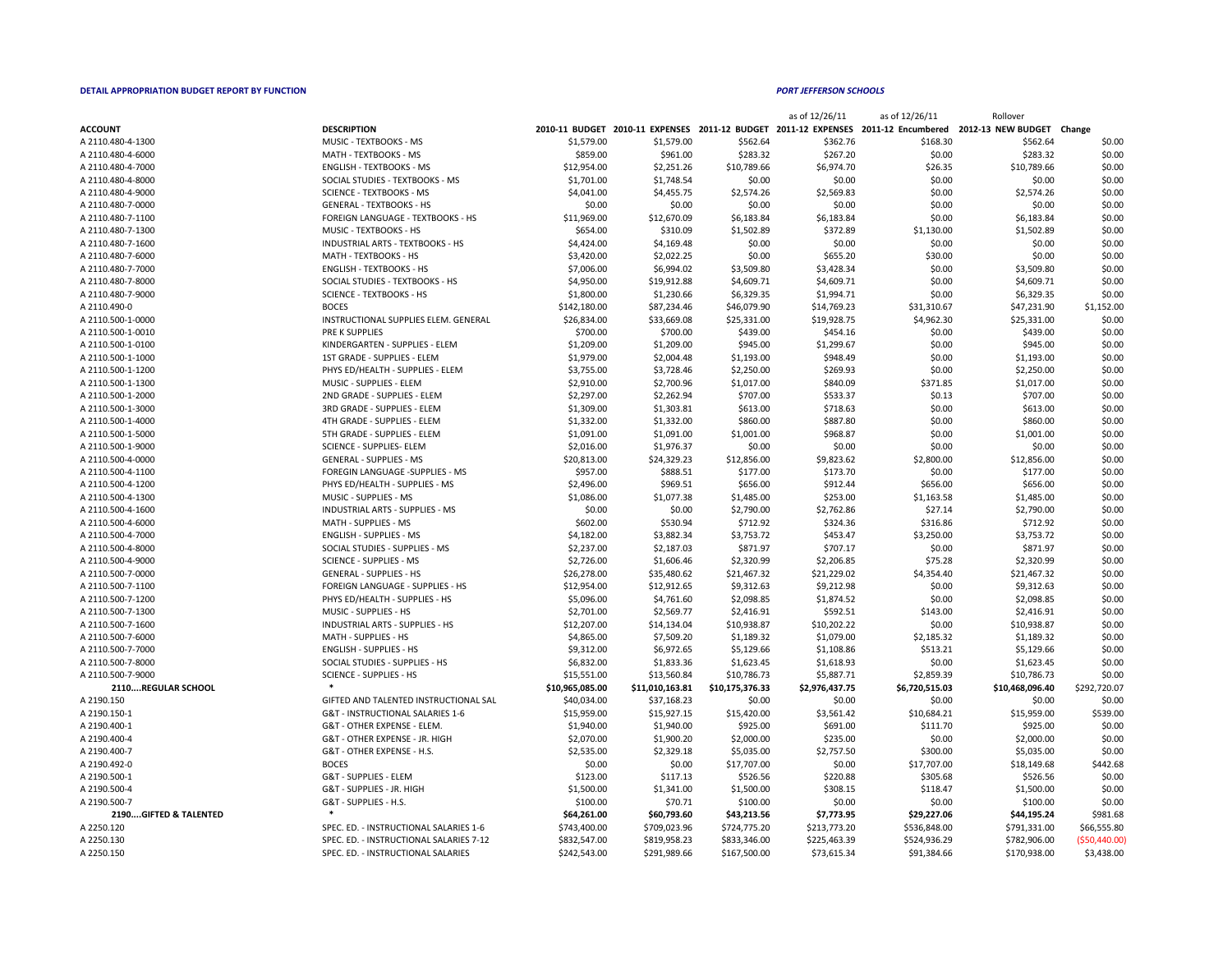|                |                                          |                       |                                 |              | as of 12/26/11          | as of 12/26/11     | Rollover           |               |
|----------------|------------------------------------------|-----------------------|---------------------------------|--------------|-------------------------|--------------------|--------------------|---------------|
| <b>ACCOUNT</b> | <b>DESCRIPTION</b>                       | <b>2010-11 BUDGET</b> | 2010-11 EXPENSES 2011-12 BUDGET |              | <b>2011-12 EXPENSES</b> | 2011-12 Encumbered | 2012-13 NEW BUDGET | Change        |
| A 2250.151-0   | SALARY - SUMMER TESTING                  | \$8,000.00            | \$1,949.91                      | \$8,000.00   | \$1,632.43              | \$0.00             | \$8,000.00         | \$0.00        |
| A 2250.163     | SPEC ED - NON INSTRUCT SAL               | \$696,908.00          | \$670,888.61                    | \$702,246.00 | \$227,603.37            | \$530,451.24       | \$777,044.00       | \$74,798.00   |
| A 2250.164     | SPEC ED - NON INSTRUCT SAL               | \$59,835.00           | \$62,487.50                     | \$41,407.00  | \$16,776.82             | \$19,353.18        | \$43,226.00        | \$1,819.00    |
| A 2250.165     | PARA OVERTIME SPECIAL EDUCATION          | \$41,000.00           | \$43,631.42                     | \$36,900.00  | \$8,593.30              | \$0.00             | \$36,900.00        | \$0.00        |
| A 2250.200     | SPEC. ED. - EQUIPMENT                    | \$4,000.00            | \$1,130.69                      | \$2,000.00   | \$1,701.39              | \$0.00             | \$1,000.00         | ( \$1,000.00] |
| A 2250.200-1   | SPEC. ED. - EQUIPMENT - ELEM.            | \$0.00                | \$0.00                          | \$1,200.00   | \$0.00                  | \$0.00             | \$2,500.00         | \$1,300.00    |
| A 2250.200-4   | SPEC. ED. - EQUIPMENT - M.S.             | \$0.00                | \$0.00                          | \$1,200.00   | \$0.00                  | \$465.73           | \$2,500.00         | \$1,300.00    |
| A 2250.200-7   | SPEC. ED. - EQUIPMENT - H.S.             | \$0.00                | \$0.00                          | \$2,500.00   | \$0.00                  | \$0.00             | \$2,000.00         | (\$500.00)    |
| A 2250.400     | SPEC. ED. - CONTRACTUAL                  | \$12,000.00           | \$30,970.12                     | \$77,000.00  | \$0.00                  | \$0.00             | \$75,900.00        | (\$1,100.00)  |
| A 2250.410     | 504 COMPLIANCE                           | \$1,000.00            | \$0.00                          | \$1,000.00   | \$0.00                  | \$0.00             | \$1,000.00         | \$0.00        |
| A 2250.425-0   | <b>PHOTOCOPIER</b>                       | \$4,500.00            | \$4,365.36                      | \$0.00       | \$0.00                  | \$0.00             | \$0.00             | \$0.00        |
| A 2250.446-0   | EDUCATIONAL CONSULTANTS/REHAB SERVICES   | \$15,000.00           | \$11,879.36                     | \$67,700.00  | \$7,531.51              | \$29,398.49        | \$67,700.00        | \$0.00        |
| A 2250.446-8   | CONTRACTUAL SERVICES NON-PUBLIC S        | \$100,000.00          | \$90,467.24                     | \$100,000.00 | \$39,226.91             | \$51,517.09        | \$100,000.00       | \$0.00        |
| A 2250.449     | COMMITTEE ON SPECIAL EDUCATION           | \$0.00                | \$6,732.46                      | \$1,300.00   | \$0.00                  | \$0.00             | \$1,300.00         | \$0.00        |
| A 2250.449-0   | PROFESSIONAL CONSULTANTS - CSE           | \$187,160.00          | \$127,638.70                    | \$251,000.00 | \$23,738.05             | \$77,761.95        | \$251,000.00       | \$0.00        |
| A 2250.470     | SPEC.ED. TUTORS/TUITION TO OTHER SCHOOLS | \$636,000.00          | \$733,695.41                    | \$787,000.00 | \$279,485.71            | \$638,590.54       | \$787,000.00       | \$0.00        |
| A 2250.475     | SPECIAL ED - POSTAGE                     | \$4,500.00            | \$2,785.33                      | \$3,700.00   | \$354.55                | \$1,996.37         | \$3,700.00         | \$0.00        |
| A 2250.480-1   | SPEC. ED. - TEXTBOOKS - ELEM.            | \$1,000.00            | \$0.00                          | \$500.00     | \$0.00                  | \$0.00             | \$500.00           | \$0.00        |
| A 2250 480-4   | SPEC ED - TEXTROOKS - IR HIGH            | \$1,000,00            | SO OO                           | \$500.00     | \$497.30                | SN NO              | \$500.00           | <b>SO 00</b>  |

|                                   |                                                              |                |                |                | as of 12/26/11 | as of 12/26/11 | Rollover                                                                                                     |               |
|-----------------------------------|--------------------------------------------------------------|----------------|----------------|----------------|----------------|----------------|--------------------------------------------------------------------------------------------------------------|---------------|
| <b>ACCOUNT</b>                    | <b>DESCRIPTION</b>                                           |                |                |                |                |                | 2010-11 BUDGET 2010-11 EXPENSES 2011-12 BUDGET 2011-12 EXPENSES 2011-12 Encumbered 2012-13 NEW BUDGET Change |               |
| A 2250.151-0                      | SALARY - SUMMER TESTING                                      | \$8,000.00     | \$1,949.91     | \$8,000.00     | \$1,632.43     | \$0.00         | \$8,000.00                                                                                                   | \$0.00        |
| A 2250.163                        | SPEC ED - NON INSTRUCT SAL                                   | \$696,908.00   | \$670,888.61   | \$702,246.00   | \$227,603.37   | \$530,451.24   | \$777,044.00                                                                                                 | \$74,798.00   |
| A 2250.164                        | SPEC ED - NON INSTRUCT SAL                                   | \$59,835.00    | \$62,487.50    | \$41,407.00    | \$16,776.82    | \$19,353.18    | \$43,226.00                                                                                                  | \$1,819.00    |
| A 2250.165                        | PARA OVERTIME SPECIAL EDUCATION                              | \$41,000.00    | \$43,631.42    | \$36,900.00    | \$8,593.30     | \$0.00         | \$36,900.00                                                                                                  | \$0.00        |
| A 2250.200                        | SPEC. ED. - EQUIPMENT                                        | \$4,000.00     | \$1,130.69     | \$2,000.00     | \$1,701.39     | \$0.00         | \$1,000.00                                                                                                   | ( \$1,000.00] |
| A 2250.200-1                      | SPEC. ED. - EQUIPMENT - ELEM.                                | \$0.00         | \$0.00         | \$1,200.00     | \$0.00         | \$0.00         | \$2,500.00                                                                                                   | \$1,300.00    |
| A 2250.200-4                      | SPEC. ED. - EQUIPMENT - M.S.                                 | \$0.00         | \$0.00         | \$1,200.00     | \$0.00         | \$465.73       | \$2,500.00                                                                                                   | \$1,300.00    |
| A 2250.200-7                      | SPEC. ED. - EQUIPMENT - H.S.                                 | \$0.00         | \$0.00         | \$2,500.00     | \$0.00         | \$0.00         | \$2,000.00                                                                                                   | (5500.00)     |
| A 2250.400                        | SPEC. ED. - CONTRACTUAL                                      | \$12,000.00    | \$30,970.12    | \$77,000.00    | \$0.00         | \$0.00         | \$75,900.00                                                                                                  | ( \$1,100.00  |
| A 2250.410                        | 504 COMPLIANCE                                               | \$1,000.00     | \$0.00         | \$1,000.00     | \$0.00         | \$0.00         | \$1,000.00                                                                                                   | \$0.00        |
| A 2250.425-0                      | PHOTOCOPIER                                                  | \$4,500.00     | \$4,365.36     | \$0.00         | \$0.00         | \$0.00         | \$0.00                                                                                                       | \$0.00        |
| A 2250.446-0                      | EDUCATIONAL CONSULTANTS/REHAB SERVICES                       | \$15,000.00    | \$11,879.36    | \$67,700.00    | \$7,531.51     | \$29,398.49    | \$67,700.00                                                                                                  | \$0.00        |
| A 2250.446-8                      | CONTRACTUAL SERVICES NON-PUBLIC S                            | \$100,000.00   | \$90,467.24    | \$100,000.00   | \$39,226.91    | \$51,517.09    | \$100,000.00                                                                                                 | \$0.00        |
| A 2250.449                        | <b>COMMITTEE ON SPECIAL EDUCATION</b>                        | \$0.00         | \$6,732.46     | \$1,300.00     | \$0.00         | \$0.00         | \$1,300.00                                                                                                   | \$0.00        |
| A 2250.449-0                      | PROFESSIONAL CONSULTANTS - CSE                               | \$187,160.00   | \$127,638.70   | \$251,000.00   | \$23,738.05    | \$77,761.95    | \$251,000.00                                                                                                 | \$0.00        |
| A 2250.470                        | SPEC.ED. TUTORS/TUITION TO OTHER SCHOOLS                     | \$636,000.00   | \$733,695.41   | \$787,000.00   | \$279,485.71   | \$638,590.54   | \$787,000.00                                                                                                 | \$0.00        |
| A 2250.475                        | <b>SPECIAL ED - POSTAGE</b>                                  | \$4,500.00     | \$2,785.33     | \$3,700.00     | \$354.55       | \$1,996.37     | \$3,700.00                                                                                                   | \$0.00        |
| A 2250.480-1                      | SPEC. ED. - TEXTBOOKS - ELEM.                                | \$1,000.00     | \$0.00         | \$500.00       | \$0.00         | \$0.00         | \$500.00                                                                                                     | \$0.00        |
| A 2250.480-4                      | SPEC. ED. - TEXTBOOKS - JR. HIGH                             | \$1,000.00     | \$0.00         | \$500.00       | \$497.30       | \$0.00         | \$500.00                                                                                                     | \$0.00        |
| A 2250.480-7                      | SPEC. ED. - TEXTBOOKS - H.S.                                 | \$1,000.00     | \$0.00         | \$1,000.00     | \$0.00         | \$0.00         | \$1,000.00                                                                                                   | \$0.00        |
| A 2250.490-0                      | <b>BOCES</b>                                                 | \$439,688.00   | \$699,918.03   | \$620,000.00   | \$199,270.65   | \$420,565.35   | \$635,500.00                                                                                                 | \$15,500.00   |
| A 2250.500                        | SPEC. ED. - SUPPLIES                                         | \$2,100.00     | \$1,911.94     | \$3,000.00     | \$0.00         | \$100.00       | \$3,000.00                                                                                                   | \$0.00        |
| A 2250.500-1                      | SPEC. ED. - SUPPLIES - ELEM.                                 | \$1,500.00     | \$0.00         | \$2,000.00     | \$0.00         | \$0.00         | \$2,000.00                                                                                                   | \$0.00        |
| A 2250.500-4                      | SPEC. ED. - SUPPLIES - M.S.                                  | \$1,000.00     | \$348.47       | \$1,000.00     | \$647.24       | \$0.00         | \$1,000.00                                                                                                   | \$0.00        |
| A 2250.500-7                      | SPEC. ED. - SUPPLIES - H.S.                                  | \$1,500.00     | \$0.00         | \$2,500.00     | \$494.39       | \$0.00         | \$2,500.00                                                                                                   | \$0.00        |
| 2250HANDICAPPED PROGRAM           |                                                              | \$4,037,181.00 | \$4,311,772.40 | \$4,440,274.20 | \$1,320,405.55 | \$2,923,368.89 | \$4,551,945.00                                                                                               | \$111,670.80  |
| A 2280.492                        | OCC. ED. - BOCES                                             | \$94,928.00    | \$181,968.80   | \$189,036.00   | \$52,934.93    | \$136,101.07   | \$193,761.90                                                                                                 | \$4,725.90    |
| 2280OCCUP. ED.                    |                                                              | \$94,928.00    | \$181,968.80   | \$189,036.00   | \$52,934.93    | \$136,101.07   | \$193,761.90                                                                                                 | \$4,725.90    |
| A 2332.120                        | K-5 SUMMER SCHOOL INSTRUCTIONAL SALARIES                     | \$0.00         | \$0.00         | \$12,000.00    | \$0.00         | \$0.00         | \$12,000.00                                                                                                  | \$0.00        |
| 2332                              |                                                              | \$0.00         | \$0.00         | \$12,000.00    | \$0.00         | \$0.00         | \$12,000.00                                                                                                  | \$0.00        |
| A 2610.150                        | LIBRARY INSTRUCTIONAL                                        | \$181,018.00   | \$181,225.62   | \$219,053.00   | \$53,133.77    | \$125,751.23   | \$227,387.00                                                                                                 | \$8,334.00    |
| A 2610.163                        | <b>LIBRARY - NON INSTRUCT SAL</b>                            | \$52,842.00    | \$51,263.45    | \$54,912.00    | \$8,187.06     | \$17,360.36    | \$32,212.00                                                                                                  | (\$22,700.00] |
|                                   |                                                              |                |                |                |                |                | \$0.00                                                                                                       | \$0.00        |
| A 2610.200-1                      | LIBRARY - EQUIPMENT - ELEM.                                  | \$2,000.00     | \$0.00         | \$0.00         | \$0.00         | \$0.00         |                                                                                                              |               |
| A 2610.400-1                      | LIBRARY - CONTRACTUAL - ELEM<br>LIBRARY - CONTRACTUAL - H.S. | \$500.00       | \$414.63       | \$400.00       | \$0.00         | \$229.00       | \$400.00                                                                                                     | \$0.00        |
| A 2610.400-7                      |                                                              | \$398.00       | \$0.00         | \$430.00       | \$0.00         | \$0.00         | \$430.00                                                                                                     | \$0.00        |
| A 2610.460-1                      | LIBRARY - BOOKS ON LOAN - ELEM                               | \$12,700.00    | \$14,510.67    | \$0.00         | \$0.00         | \$0.00         | \$0.00                                                                                                       | \$0.00        |
| A 2610.460-4                      | LIBRARY-BOOKS ON LOAN-M.S.                                   | \$3,576.00     | \$3,355.29     | \$0.00         | (528.07)       | \$0.00         | \$0.00                                                                                                       | \$0.00        |
| A 2610.460-7                      | LIBRARY - BOOKS ON LOAN - H.S.                               | \$13,000.00    | \$12,178.55    | \$0.00         | \$783.38       | \$0.00         | \$0.00                                                                                                       | \$0.00        |
| A 2610.490                        | <b>SCHOOL LIBRARY &amp; AUDIOVISUAL</b>                      | \$23,965.00    | \$23,348.37    | \$23,565.24    | \$18,415.64    | \$5,149.60     | \$24,154.37                                                                                                  | \$589.13      |
| A 2610.500-1                      | LIBRARY - SUPPLIES - ELEM                                    | \$360.00       | \$356.54       | \$11,390.00    | \$4,757.41     | \$4,086.30     | \$11,390.00                                                                                                  | \$0.00        |
| A 2610.500-7                      | LIBRARY - SUPPLIES - H.S.                                    | \$2,500.00     | \$2,160.09     | \$17,350.00    | \$2,630.14     | \$3,491.26     | \$17,350.00                                                                                                  | \$0.00        |
| A 2610.500-8                      | LIBRARY MATERIALS-OLOW                                       | \$1,400.00     | \$0.00         | \$0.00         | \$0.00         | \$0.00         | \$0.00                                                                                                       | \$0.00        |
| A 2610.502-1                      | LIBRARY - PERIODICALS - ELEM                                 | \$1,800.00     | \$1,793.60     | \$0.00         | \$0.00         | \$0.00         | \$0.00                                                                                                       | \$0.00        |
| 2610LIBRARY                       |                                                              | \$296,059.00   | \$290,606.81   | \$327,100.24   | \$87,879.33    | \$156,067.75   | \$313,323.37                                                                                                 | ( \$13,776.87 |
| A 2620.200-1                      | AUDIOVISUAL - EQUIPMENT - ELEM                               | \$4,000.00     | \$3,950.30     | \$0.00         | \$0.00         | \$0.00         | \$0.00                                                                                                       | \$0.00        |
| A 2620.200-4                      | AUDIOVISUAL - EQUIPMENT - M.S.                               | \$1,070.00     | \$0.00         | \$0.00         | \$0.00         | \$0.00         | \$0.00                                                                                                       | \$0.00        |
| A 2620.200-7                      | AUDIOVISUAL - EQUIPMENT - H.S.                               | \$2,000.00     | \$1,756.57     | \$0.00         | \$0.00         | \$0.00         | \$0.00                                                                                                       | \$0.00        |
| A 2620.400                        | <b>AUDIOVISUAL -- REPAIR</b>                                 | \$2,000.00     | \$1,998.00     | \$0.00         | \$0.00         | \$0.00         | \$0.00                                                                                                       | \$0.00        |
| A 2620.400-1                      | AUDIOVISUAL - OTHER EXPENSE - ELEM                           | \$1,000.00     | \$983.54       | \$0.00         | \$0.00         | \$0.00         | \$0.00                                                                                                       | \$0.00        |
| A 2620.400-6                      | AUDIOVISUAL - OTHER EXPENSE - MS                             | \$2,000.00     | \$0.00         | \$0.00         | \$0.00         | \$0.00         | \$0.00                                                                                                       | \$0.00        |
| A 2620.400-7                      | AUDIOVISUAL - OTHER EXPENSE - H.S.                           | \$2,000.00     | \$2,000.00     | \$0.00         | \$0.00         | \$0.00         | \$0.00                                                                                                       | \$0.00        |
| A 2620.500                        | <b>AUDIOVISUAL - SUPPLIES</b>                                | \$1,000.00     | \$444.82       | \$0.00         | \$0.00         | \$0.00         | \$0.00                                                                                                       | \$0.00        |
| A 2620.500-1                      | AUDIOVISUAL - SUPPLIES - ELEM                                | \$2,000.00     | \$1,843.41     | \$0.00         | \$0.00         | \$0.00         | \$0.00                                                                                                       | \$0.00        |
| A 2620.500-4                      | AUDIOVISUAL - SUPPLIES - M.S.                                | \$1,400.00     | \$0.00         | \$0.00         | \$0.00         | \$0.00         | \$0.00                                                                                                       | \$0.00        |
| A 2620.500-7                      | AUDIOVISUAL - SUPPLIES - H.S.                                | \$2,500.00     | \$1,577.50     | \$0.00         | \$0.00         | \$0.00         | \$0.00                                                                                                       | \$0.00        |
| <b>2620EDUCATIONAL TELEVISION</b> |                                                              | \$20,970.00    | \$14,554.14    | \$0.00         | \$0.00         | \$0.00         | \$0.00                                                                                                       | \$0.00        |
| A 2630.150                        | COMP ASSIST INSTR - INSTRUC SALARIES                         | \$87,426.00    | \$89,292.68    | \$88,102.00    | \$41,159.08    | \$108,614.32   | \$112,218.00                                                                                                 | \$24,116.00   |

| A 2250.200-4                      | SPEC. ED. - EQUIPMENT - M.S.               | \$0.00         | \$0.00         | \$1,200.00     | \$0.00             | \$465.73       | \$2,500.00         | \$1,300.00     |
|-----------------------------------|--------------------------------------------|----------------|----------------|----------------|--------------------|----------------|--------------------|----------------|
| A 2250.200-7                      | SPEC. ED. - EQUIPMENT - H.S.               | \$0.00         | \$0.00         | \$2,500.00     | \$0.00             | \$0.00         | \$2,000.00         | ( \$500.00]    |
| A 2250.400                        | SPEC. ED. - CONTRACTUAL                    | \$12,000.00    | \$30,970.12    | \$77,000.00    | \$0.00             | \$0.00         | \$75,900.00        | ( \$1,100.00]  |
| A 2250.410                        | 504 COMPLIANCE                             | \$1,000.00     | \$0.00         | \$1,000.00     | \$0.00             | \$0.00         | \$1,000.00         | \$0.00         |
| A 2250.425-0                      | <b>PHOTOCOPIER</b>                         | \$4,500.00     | \$4,365.36     | \$0.00         | \$0.00             | \$0.00         | \$0.00             | \$0.00         |
| A 2250.446-0                      | EDUCATIONAL CONSULTANTS/REHAB SERVICES     | \$15,000.00    | \$11,879.36    | \$67,700.00    | \$7,531.51         | \$29,398.49    | \$67,700.00        | \$0.00         |
| A 2250.446-8                      | <b>CONTRACTUAL SERVICES NON-PUBLIC S</b>   | \$100,000.00   | \$90,467.24    | \$100,000.00   | \$39,226.91        | \$51,517.09    | \$100,000.00       | \$0.00         |
| A 2250.449                        | COMMITTEE ON SPECIAL EDUCATION             | \$0.00         | \$6,732.46     | \$1,300.00     | \$0.00             | \$0.00         | \$1,300.00         | \$0.00         |
| A 2250.449-0                      | PROFESSIONAL CONSULTANTS - CSE             | \$187,160.00   | \$127,638.70   | \$251,000.00   | \$23,738.05        | \$77,761.95    | \$251,000.00       | \$0.00         |
| A 2250.470                        | SPEC.ED. TUTORS/TUITION TO OTHER SCHOOLS   | \$636,000.00   | \$733,695.41   | \$787,000.00   | \$279,485.71       | \$638,590.54   | \$787,000.00       | \$0.00         |
| A 2250.475                        | SPECIAL ED - POSTAGE                       | \$4,500.00     | \$2,785.33     | \$3,700.00     | \$354.55           | \$1,996.37     | \$3,700.00         | \$0.00         |
| A 2250.480-1                      | SPEC. ED. - TEXTBOOKS - ELEM.              | \$1,000.00     | \$0.00         | \$500.00       | \$0.00             | \$0.00         | \$500.00           | \$0.00         |
| A 2250.480-4                      | SPEC. ED. - TEXTBOOKS - JR. HIGH           | \$1,000.00     | \$0.00         | \$500.00       | \$497.30           | \$0.00         | \$500.00           | \$0.00         |
| A 2250.480-7                      | SPEC. ED. - TEXTBOOKS - H.S.               | \$1,000.00     | \$0.00         | \$1,000.00     | \$0.00             | \$0.00         | \$1,000.00         | \$0.00         |
| A 2250.490-0                      | <b>BOCES</b>                               | \$439,688.00   | \$699,918.03   | \$620,000.00   | \$199,270.65       | \$420,565.35   | \$635,500.00       | \$15,500.00    |
| A 2250.500                        | SPEC. ED. - SUPPLIES                       | \$2,100.00     | \$1,911.94     | \$3,000.00     | \$0.00             | \$100.00       | \$3,000.00         | \$0.00         |
| A 2250.500-1                      | SPEC. ED. - SUPPLIES - ELEM.               | \$1,500.00     | \$0.00         | \$2,000.00     | \$0.00             | \$0.00         | \$2,000.00         | \$0.00         |
| A 2250.500-4                      | SPEC. ED. - SUPPLIES - M.S.                | \$1,000.00     | \$348.47       | \$1,000.00     | \$647.24           | \$0.00         | \$1,000.00         | \$0.00         |
| A 2250.500-7                      | SPEC. ED. - SUPPLIES - H.S.                | \$1,500.00     | \$0.00         | \$2,500.00     | \$494.39           | \$0.00         | \$2,500.00         | \$0.00         |
| 2250HANDICAPPED PROGRAM           |                                            | \$4,037,181.00 | \$4,311,772.40 | \$4,440,274.20 | \$1,320,405.55     | \$2,923,368.89 | \$4,551,945.00     | \$111,670.80   |
| A 2280.492                        | OCC. ED. - BOCES                           | \$94,928.00    | \$181,968.80   | \$189,036.00   | \$52,934.93        | \$136,101.07   | \$193,761.90       | \$4,725.90     |
| 2280OCCUP. ED.                    |                                            | \$94,928.00    | \$181,968.80   | \$189,036.00   | \$52,934.93        | \$136,101.07   | \$193,761.90       | \$4,725.90     |
| A 2332.120                        | K-5 SUMMER SCHOOL INSTRUCTIONAL SALARIES   | \$0.00         | \$0.00         | \$12,000.00    | \$0.00             | \$0.00         | \$12,000.00        | \$0.00         |
| 2332                              |                                            | \$0.00         | \$0.00         | \$12,000.00    | \$0.00             | \$0.00         | \$12,000.00        | \$0.00         |
| A 2610.150                        | LIBRARY INSTRUCTIONAL                      | \$181,018.00   | \$181,225.62   | \$219,053.00   | \$53,133.77        | \$125,751.23   | \$227,387.00       | \$8,334.00     |
| A 2610.163                        | <b>LIBRARY - NON INSTRUCT SAL</b>          | \$52,842.00    | \$51,263.45    | \$54,912.00    | \$8,187.06         | \$17,360.36    | \$32,212.00        | ( \$22,700.00] |
| A 2610.200-1                      | LIBRARY - EQUIPMENT - ELEM.                | \$2,000.00     | \$0.00         | \$0.00         | \$0.00             | \$0.00         | \$0.00             | \$0.00         |
| A 2610.400-1                      | LIBRARY - CONTRACTUAL - ELEM               | \$500.00       | \$414.63       | \$400.00       | \$0.00             | \$229.00       | \$400.00           | \$0.00         |
| A 2610.400-7                      | LIBRARY - CONTRACTUAL - H.S.               | \$398.00       | \$0.00         | \$430.00       | \$0.00             | \$0.00         | \$430.00           | \$0.00         |
| A 2610.460-1                      | LIBRARY - BOOKS ON LOAN - ELEM             | \$12,700.00    | \$14,510.67    | \$0.00         | \$0.00             | \$0.00         | \$0.00             | \$0.00         |
| A 2610.460-4                      | LIBRARY-BOOKS ON LOAN-M.S.                 | \$3,576.00     | \$3,355.29     | \$0.00         | (528.07)           | \$0.00         | \$0.00             | \$0.00         |
| A 2610.460-7                      | LIBRARY - BOOKS ON LOAN - H.S.             | \$13,000.00    | \$12,178.55    | \$0.00         | \$783.38           | \$0.00         | \$0.00             | \$0.00         |
| A 2610.490                        | SCHOOL LIBRARY & AUDIOVISUAL               | \$23,965.00    | \$23,348.37    | \$23,565.24    | \$18,415.64        | \$5,149.60     | \$24,154.37        | \$589.13       |
| A 2610.500-1                      | LIBRARY - SUPPLIES - ELEM                  | \$360.00       | \$356.54       | \$11,390.00    | \$4,757.41         | \$4,086.30     | \$11,390.00        | \$0.00         |
| A 2610.500-7                      | LIBRARY - SUPPLIES - H.S.                  | \$2,500.00     | \$2,160.09     | \$17,350.00    | \$2,630.14         | \$3,491.26     | \$17,350.00        | \$0.00         |
| A 2610.500-8                      | LIBRARY MATERIALS-OLOW                     | \$1,400.00     | \$0.00         | \$0.00         | \$0.00             | \$0.00         | \$0.00             | \$0.00         |
| A 2610.502-1                      | LIBRARY - PERIODICALS - ELEM               |                |                |                |                    |                |                    | \$0.00         |
|                                   |                                            | \$1,800.00     | \$1,793.60     | \$0.00         | \$0.00             | \$0.00         | \$0.00             |                |
| 2610LIBRARY                       |                                            | \$296,059.00   | \$290,606.81   | \$327,100.24   | \$87,879.33        | \$156,067.75   | \$313,323.37       | (\$13,776.87)  |
| A 2620.200-1                      | AUDIOVISUAL - EQUIPMENT - ELEM             | \$4,000.00     | \$3,950.30     | \$0.00         | \$0.00             | \$0.00         | \$0.00             | \$0.00         |
| A 2620.200-4                      | AUDIOVISUAL - EQUIPMENT - M.S.             | \$1,070.00     | \$0.00         | \$0.00         | \$0.00             | \$0.00         | \$0.00             | \$0.00         |
| A 2620.200-7                      | AUDIOVISUAL - EQUIPMENT - H.S.             | \$2,000.00     | \$1,756.57     | \$0.00         | \$0.00             | \$0.00         | \$0.00             | \$0.00         |
| A 2620.400                        | <b>AUDIOVISUAL -- REPAIR</b>               | \$2,000.00     | \$1,998.00     | \$0.00         | \$0.00             | \$0.00         | \$0.00             | \$0.00         |
| A 2620.400-1                      | AUDIOVISUAL - OTHER EXPENSE - ELEM         | \$1,000.00     | \$983.54       | \$0.00         | \$0.00             | \$0.00         | \$0.00             | \$0.00         |
| A 2620.400-6                      | AUDIOVISUAL - OTHER EXPENSE - MS           | \$2,000.00     | \$0.00         | \$0.00         | \$0.00             | \$0.00         | \$0.00             | \$0.00         |
| A 2620.400-7                      | AUDIOVISUAL - OTHER EXPENSE - H.S.         | \$2,000.00     | \$2,000.00     | \$0.00         | \$0.00             | \$0.00         | \$0.00             | \$0.00         |
| A 2620.500                        | AUDIOVISUAL - SUPPLIES                     | \$1,000.00     | \$444.82       | \$0.00         | \$0.00             | \$0.00         | \$0.00             | \$0.00         |
| A 2620.500-1                      | AUDIOVISUAL - SUPPLIES - ELEM              | \$2,000.00     | \$1,843.41     | \$0.00         | \$0.00             | \$0.00         | \$0.00             | \$0.00         |
| A 2620.500-4                      | AUDIOVISUAL - SUPPLIES - M.S.              | \$1,400.00     | \$0.00         | \$0.00         | \$0.00             | \$0.00         | \$0.00             | \$0.00         |
| A 2620.500-7                      | AUDIOVISUAL - SUPPLIES - H.S.              | \$2,500.00     | \$1,577.50     | \$0.00         | \$0.00             | \$0.00         | \$0.00             | \$0.00         |
| <b>2620EDUCATIONAL TELEVISION</b> |                                            | \$20,970.00    | \$14,554.14    | \$0.00         | \$0.00             | \$0.00         | \$0.00             | \$0.00         |
| $A$ 2620 150                      | $COMAD$ ACCICT INICTD . INICTDLIC CALADIEC | 58712600       | 680, 202, 68   | 68810200       | $C$ $11$ $150$ $0$ | 610861422      | <b>C112 218 00</b> | 62111600       |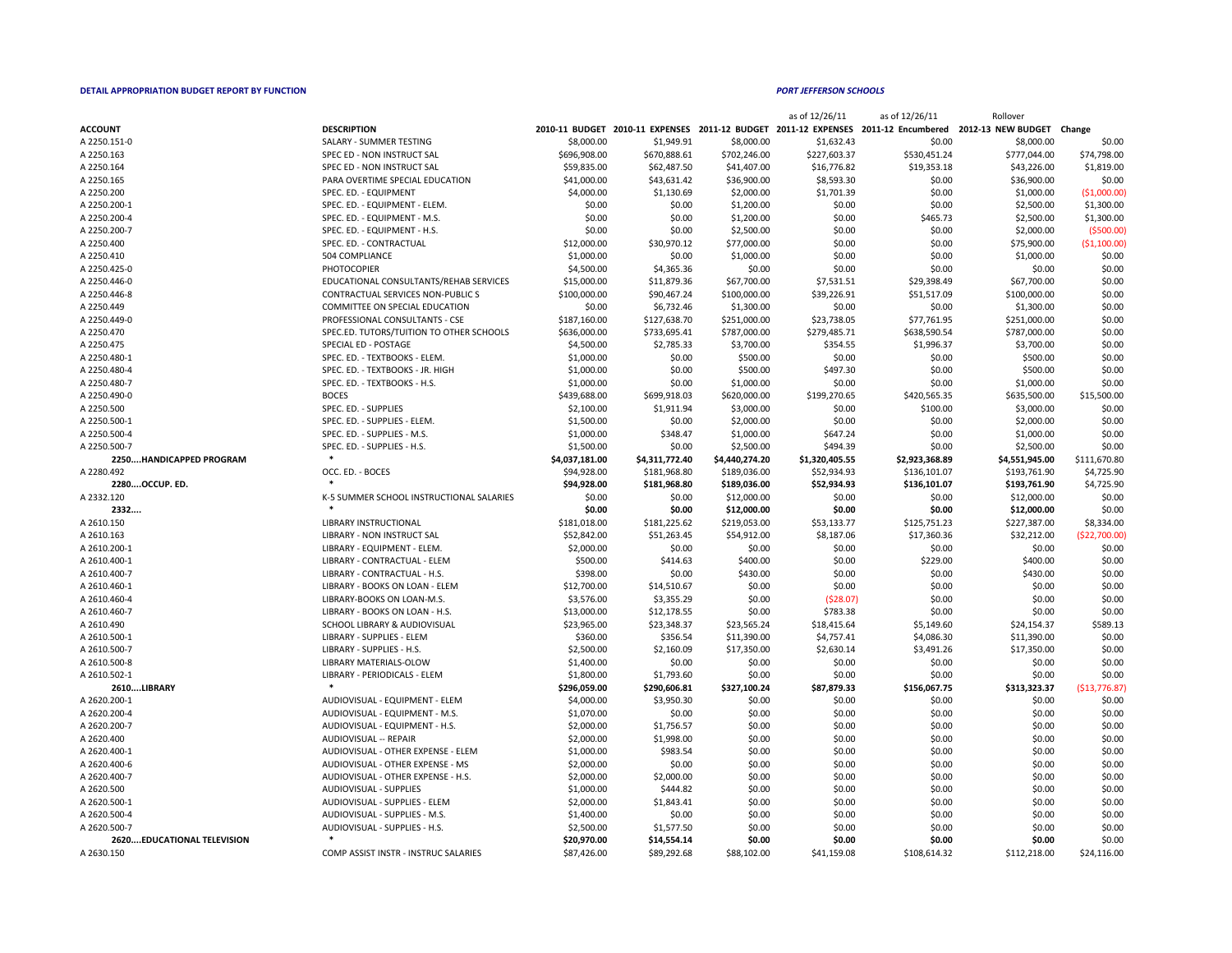|                                        |                                                                |              |              |              | as of 12/26/11 | as of 12/26/11 | Rollover                                                                                                     |                 |
|----------------------------------------|----------------------------------------------------------------|--------------|--------------|--------------|----------------|----------------|--------------------------------------------------------------------------------------------------------------|-----------------|
| <b>ACCOUNT</b>                         | <b>DESCRIPTION</b>                                             |              |              |              |                |                | 2010-11 BUDGET 2010-11 EXPENSES 2011-12 BUDGET 2011-12 EXPENSES 2011-12 Encumbered 2012-13 NEW BUDGET Change |                 |
| A 2630.161                             | <b>COMPUTER ASSIST INSTR-NON</b>                               | \$98,370.00  | \$98,370.00  | \$101,734.00 | \$45,388.94    | \$56,345.06    | \$106,996.00                                                                                                 | \$5,262.00      |
| A 2630.163                             | COMPUTER ASS'T INSTR - NON INSTRU SAL                          | \$13,957.00  | \$13,962.63  | \$15,506.00  | \$3,931.42     | \$10,374.58    | \$15,649.00                                                                                                  | \$143.00        |
| A 2630.164                             | <b>COMPUTER ASSIST-SUPPORT SALARIES</b>                        | \$37,752.00  | \$37,477.00  | \$38,320.00  | \$17,096.66    | \$21,223.34    | \$39,182.00                                                                                                  | \$862.00        |
| A 2630.220                             | COMPUTER HARDWARE DISTRICT- AIDABLE                            | \$131,151.00 | \$110,840.41 | \$17,000.00  | \$13,540.36    | \$2,782.00     | \$52,000.00                                                                                                  | \$35,000.00     |
| A 2630.400                             | COMP ASSIST INSTR - MICRO COMP REPAIR                          | \$25,566.00  | \$25,232.69  | \$28,925.00  | \$32,491.71    | \$18,976.58    | \$69,324.00                                                                                                  | \$40,399.00     |
| A 2630.460                             | <b>COMPUTER SOFTWARE-DIST</b>                                  | \$76,876.00  | \$73,295.82  | \$73,160.00  | \$53,651.02    | \$3,811.00     | \$46,401.20                                                                                                  | ( \$26,758.80]  |
| A 2630.460-1                           | <b>COMPUTER SOFTWARE - ELEMENTARY</b>                          | \$20,325.00  | \$20,142.58  | \$20,325.00  | \$9,398.99     | \$3,228.80     | \$20,325.00                                                                                                  | \$0.00          |
| A 2630.460-4                           | SOFTWARE - MS                                                  | \$9,825.00   | \$9,642.95   | \$9,825.00   | \$4,530.00     | \$0.00         | \$9,825.00                                                                                                   | \$0.00          |
| A 2630.460-7                           | <b>COMPUTER SOFTWARE - HS</b>                                  | \$11,300.00  | \$11,155.20  | \$11,300.00  | \$5,525.25     | \$1,590.00     | \$11,300.00                                                                                                  | \$0.00          |
| A 2630.460-9                           | SOFTWARE - PRIVATE SCHOOL                                      | \$3,500.00   | \$3,165.00   | \$0.00       | \$1,935.00     | \$0.00         | \$2,000.00                                                                                                   | \$2,000.00      |
| A 2630.470                             | <b>COMPUTER LEASING</b>                                        | \$120,000.00 | \$144,282.08 | \$145,000.00 | \$57,819.10    | \$86,462.98    | \$130,000.00                                                                                                 | (\$15,000.00]   |
| A 2630.490                             | COMP ASSIST INSTR-(514)                                        | \$180,850.00 | \$197,303.83 | \$158,811.89 | \$106,964.86   | \$38,817.03    | \$156,234.87                                                                                                 | (52, 577.02)    |
| A 2630.500-1                           | COMP ASSIST INSTR - SUPPLIES - ELEM                            | \$10,599.00  | \$10,569.47  | \$26,900.00  | \$25,766.80    | \$593.00       | \$26,900.00                                                                                                  | \$0.00          |
| A 2630.500-4                           | COMP ASSIST INSTR - SUPPLIES - JR. HIGH                        | \$6,148.00   | \$5,668.67   | \$6,000.00   | \$5,153.76     | \$846.24       | \$7,880.00                                                                                                   | \$1,880.00      |
| A 2630.500-7                           | COMP ASSIST INSTR - SUPPLIES - H.S.                            | \$10,099.00  | \$8,823.81   | \$11,400.00  | \$10,452.85    | \$1,017.18     | \$11,400.00                                                                                                  | \$0.00          |
| 2630COMPUTER ASSISTED INSTRUCT.        |                                                                | \$843,744.00 | \$859,224.82 | \$752,308.89 | \$434,805.80   | \$354,682.11   | \$817,635.07                                                                                                 | \$65,326.18     |
| A 2810.150                             | <b>GUIDANCE - INSTRUCTIONAL SALARIES</b>                       | \$393,951.00 | \$396,626.60 | \$357,832.20 | \$112,254.52   | \$258,709.79   | \$418,350.60                                                                                                 | \$60,518.40     |
| A 2810.164                             | <b>GUIDANCE - NON INSTRUCT SAL</b>                             | \$71,087.00  | \$70,686.00  | \$74,474.00  | \$32,247.07    | \$40,030.93    | \$76,148.00                                                                                                  | \$1,674.00      |
| A 2810.200-7                           | <b>GUIDANCE - EQUIPMENT - H.S.</b>                             | \$1,899.00   | \$0.00       | \$0.00       | \$0.00         | \$0.00         | \$0.00                                                                                                       | \$0.00          |
| A 2810.400-1                           | <b>GUIDANCE - OTHER EXPENSE - ELEM</b>                         | \$1,145.00   | \$1,127.81   | \$1,148.07   | \$625.95       | \$437.36       | \$1,255.25                                                                                                   | \$107.18        |
| A 2810.400-4                           | GUIDANCE - OTHER EXPENSE - JR. HIGH                            | \$1,000.00   | \$985.44     | \$500.00     | \$174.06       | \$0.00         | \$500.00                                                                                                     | \$0.00          |
| A 2810.400-7                           | <b>GUIDANCE - OTHER EXPENSE - H.S.</b>                         | \$8,214.00   | \$7,438.62   | \$8,187.94   | \$4,102.36     | \$2,328.25     | \$8,275.00                                                                                                   | \$87.06         |
| A 2810.500-1                           | <b>GUIDANCE - SUPPLIES - ELEM</b>                              | \$499.00     | \$499.00     | \$684.31     | \$661.56       | \$0.00         | \$588.53                                                                                                     | $($ \$95.78)    |
| A 2810.500-4                           | <b>GUIDANCE - SUPPLIES - JR. HIGH</b>                          | \$1,000.00   | \$979.48     | \$1,500.00   | \$0.00         | \$0.00         | \$1,500.00                                                                                                   | \$0.00          |
| A 2810.500-7                           | <b>GUIDANCE - SUPPLIES - H.S.</b>                              | \$3,389.00   | \$3,096.40   | \$1,855.74   | \$901.37       | \$106.78       | \$943.57                                                                                                     | (5912.17)       |
| 2810GUIDANCE                           |                                                                | \$482,184.00 | \$481,439.35 | \$446,182.26 | \$150,966.89   |                | \$507,560.95                                                                                                 | \$61,378.69     |
|                                        | NURSES - NON-INSTRUCTIONAL SALARIES                            |              |              |              |                | \$301,613.11   |                                                                                                              |                 |
| A 2815.160                             | <b>NURSES - OTHER EXPENSE - DISTRICT</b>                       | \$189,966.00 | \$210,745.50 | \$195,045.00 | \$49,083.11    | \$117,280.89   | \$169,824.00                                                                                                 | ( \$25, 221.00] |
| A 2815.400                             |                                                                | \$35,000.00  | \$34,558.60  | \$0.00       | \$7,760.00     | \$11,340.00    | \$18,075.00                                                                                                  | \$18,075.00     |
| A 2815.400-1                           | NURSES - OTHER EXPENSE - ELEM<br>NURSES - OTHER EXPENSE - H.S. | \$293.00     | \$278.79     | \$75.00      | \$0.00         | \$0.00         | \$0.00                                                                                                       | ( \$75.00]      |
| A 2815.400-7                           |                                                                | \$180.00     | \$78.17      | \$0.00       | \$0.00         | \$33,300.00    | \$0.00                                                                                                       | \$0.00          |
| A 2815.400-9                           | <b>CONTRACTUAL - PRIVATE SCH</b>                               | \$600.00     | \$179.82     | \$0.00       | \$0.00         | \$0.00         | \$0.00                                                                                                       | \$0.00          |
| A 2815.470                             | HEALTH SERVICES OTHER DISTRICTS                                | \$0.00       | \$0.00       | \$33,900.00  | \$0.00         | \$0.00         | \$33,900.00                                                                                                  | \$0.00          |
| A 2815.500-1                           | <b>NURSES - SUPPLIES - ELEM</b>                                | \$1,596.00   | \$1,773.54   | \$1,540.00   | \$1,482.71     | \$55.00        | \$1,528.00                                                                                                   | ( \$12.00)      |
| A 2815.500-7                           | NURSES - SUPPLIES - H.S.                                       | \$1,143.00   | \$1,132.87   | \$1,511.32   | \$1,041.16     | \$80.36        | \$1,483.00                                                                                                   | (528.32)        |
| A 2815.500-9                           | NURSES - SUPPLIES - OLOW                                       | \$1,500.00   | \$1,370.04   | \$1,500.00   | \$1,089.98     | \$0.00         | \$1,500.00                                                                                                   | \$0.00          |
| <b>2815HEALTH SERVICES</b>             |                                                                | \$230,278.00 | \$250,117.33 | \$233,571.32 | \$60,456.96    | \$162,056.25   | \$226,310.00                                                                                                 | (57, 261.32)    |
| A 2816.449                             | <b>TEST SCORING</b><br>$\ast$                                  | \$0.00       | \$0.00       | \$4,000.00   | \$0.00         | \$0.00         | \$4,000.00                                                                                                   | \$0.00          |
| <b>2816DIAGNOSTIC SCREENING</b>        |                                                                | \$0.00       | \$0.00       | \$4,000.00   | \$0.00         | \$0.00         | \$4,000.00                                                                                                   | \$0.00          |
| A 2820.150                             | PSYCHOLOGICAL SERVICES - SALARIES                              | \$170,136.00 | \$160,136.00 | \$165,491.00 | \$45,478.44    | \$120,012.56   | \$170,851.00                                                                                                 | \$5,360.00      |
| A 2820.400                             | PSYCHOLOGICAL SERVICES - OTHER EXPENSE                         | \$0.00       | \$0.00       | \$6,500.00   | \$0.00         | \$0.00         | \$6,500.00                                                                                                   | \$0.00          |
| A 2820.500                             | PSYCHOLOGICAL SERVICES - SUPPLIES                              | \$3,000.00   | \$0.00       | \$3,500.00   | \$0.00         | \$0.00         | \$3,500.00                                                                                                   | \$0.00          |
| <b>2820PSYCHOLOGY SERVICES</b>         |                                                                | \$173,136.00 | \$160,136.00 | \$175,491.00 | \$45,478.44    | \$120,012.56   | \$180,851.00                                                                                                 | \$5,360.00      |
| A 2821.150                             | DRUG FREE SCHOOLS COUSELO                                      | \$43,382.00  | \$43,382.00  | \$44,720.75  | \$12,105.65    | \$32,615.10    | \$46,060.00                                                                                                  | \$1,339.25      |
| A 2821.400                             | CONTRACTUAL                                                    | \$4,000.00   | \$0.00       | \$0.00       | \$0.00         | \$0.00         | \$0.00                                                                                                       | \$0.00          |
| 2821                                   |                                                                | \$47,382.00  | \$43,382.00  | \$44,720.75  | \$12,105.65    | \$32,615.10    | \$46,060.00                                                                                                  | \$1,339.25      |
| A 2825.150                             | SOCIAL WORK SALARY                                             | \$43,382.00  | \$43,382.00  | \$44,720.75  | \$12,105.65    | \$32,615.10    | \$46,060.00                                                                                                  | \$1,339.25      |
| A 2825.500                             | SOCIAL WORK - SUPPLIES                                         | \$0.00       | \$0.00       | \$400.00     | \$0.00         | \$0.00         | \$400.00                                                                                                     | \$0.00          |
| <b>2825SOCIAL WORK SRVC-REG SCHOOL</b> |                                                                | \$43,382.00  | \$43,382.00  | \$45,120.75  | \$12,105.65    | \$32,615.10    | \$46,460.00                                                                                                  | \$1,339.25      |
| A 2850.150                             | CO-CURRICULAR - INSTRUCTIONAL SALARIES                         | \$155,577.00 | \$174,014.61 | \$159,862.00 | \$29,762.57    | \$114,955.83   | \$159,862.00                                                                                                 | \$0.00          |
| A 2850.150-1                           | INTRAMURALS                                                    | \$15,000.00  | \$18,517.16  | \$15,000.00  | \$1,763.66     | \$0.00         | \$15,000.00                                                                                                  | \$0.00          |
| A 2850.170-1                           | CO-CURRICULAR - CHAPERONES - ELEM                              | \$8,600.00   | \$6,312.48   | \$7,740.00   | \$0.00         | \$0.00         | \$7,740.00                                                                                                   | \$0.00          |
| A 2850.170-4                           | CO-CURRICULAR - CHAPERONES - JR. HIGH                          | \$29,000.00  | \$34,804.19  | \$26,550.00  | \$9,213.67     | \$0.00         | \$26,550.00                                                                                                  | \$0.00          |
| A 2850.170-7                           | CO-CURRICULAR - CHAPERONES - H.S.                              | \$36,500.00  | \$41,002.48  | \$30,375.00  | \$13,811.25    | \$0.00         | \$30,375.00                                                                                                  | \$0.00          |
| A 2850.400-1                           | CO-CURRICULAR - OTHER EXPENSE - ELEM                           | \$650.00     | \$650.00     | \$650.00     | \$0.00         | \$0.00         | \$500.00                                                                                                     | ( \$150.00]     |
| A 2850.400-4                           | CO-CURRICULAR - OTHER EXPENSE - JR. HIGH                       | \$1,000.00   | \$486.26     | \$1,000.00   | \$320.00       | \$680.00       | \$1,000.00                                                                                                   | \$0.00          |
| A 2850.400-7                           | CO-CURRICULAR - OTHER EXPENSE - H.S.                           | \$15,605.00  | \$13,469.55  | \$15,395.00  | \$4,587.69     | \$4,640.00     | \$15,395.00                                                                                                  | \$0.00          |
| A 2850.400-9                           | <b>DRIVER'S ED EXPENDITURES</b>                                | \$24,000.00  | \$14,700.00  | \$24,000.00  | \$11,270.00    | \$12,730.00    | \$24,000.00                                                                                                  | \$0.00          |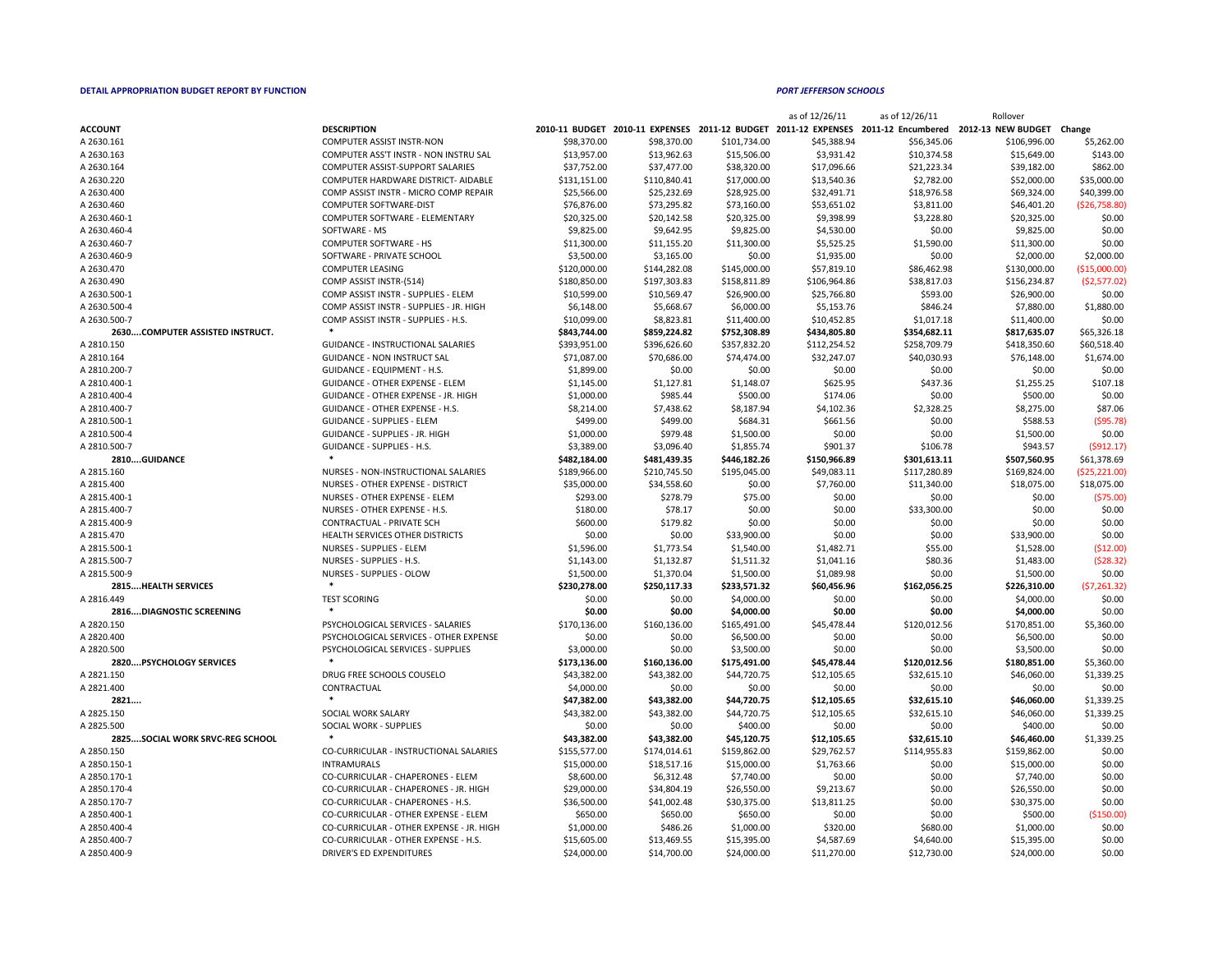| 0-11 BUDGET    | <b>2010-11 EXPENSES</b>     | 2011-12 BUDGET              |
|----------------|-----------------------------|-----------------------------|
| \$1,149.00     | \$0.00                      | \$5,271.00                  |
| \$800.00       | \$585.32                    | \$800.00                    |
| \$1,000.00     | \$881.03                    | \$1,000.00                  |
| \$2,220.00     | \$1,788.47                  | \$2,350.00                  |
| \$291,101.00   | \$307,211.55                | \$289,993.00                |
| \$62,340.00    | \$62,100.64                 | \$57,545.00                 |
| \$96,833.00    | \$101,339.12                | \$73,803.00                 |
| \$316,321.00   | \$316,295.85                | \$316,321.00                |
| \$15,000.00    | \$26,042.14                 | \$15,000.00                 |
| \$42,617.00    | \$42,605.75                 | \$43,254.00                 |
| \$41,040.00    | \$38,019.00                 | \$35,400.00                 |
| \$74,000.00    | \$78,851.65                 | \$58,439.39                 |
| \$7,405.00     | \$5,705.86                  | \$15,000.00                 |
| \$66,612.00    | \$56,545.17                 | \$40,976.00                 |
| \$75,138.00    | \$57,286.72                 | \$73,837.50                 |
| \$14,150.00    | \$13,640.00                 | \$13,900.00                 |
| \$29,399.00    | \$29,122.34                 | \$16,570.28                 |
| \$26,746.00    | \$13,677.00                 | \$7,307.90                  |
| \$867,601.00   | \$841,231.24                | \$767,354.07                |
| \$31,958.00    | \$29,500.00                 | \$31,429.00                 |
| \$40,660.00    | \$40,587.68                 | \$40,625.00                 |
| \$2,000.00     | \$1,908.54                  | \$2,000.00                  |
| \$3,924.00     | \$3,924.00                  | \$0.00                      |
| \$1,000.00     | \$700.00                    | \$0.00                      |
| \$500.00       | \$0.00                      | \$500.00                    |
| \$2,500.00     | \$2,166.23                  | \$2,500.00                  |
| \$82,542.00    | \$78,786.45                 | \$77,054.00                 |
| \$996,080.00   | \$1,003,798.10              | \$1,027,110.00              |
| \$36,850.00    | \$33,396.22                 | \$30,000.00                 |
| \$164,000.00   |                             |                             |
| \$14,368.00    | \$161,618.99<br>\$16,203.34 | \$154,834.00<br>\$14,700.00 |
|                |                             |                             |
| \$10,400.00    | \$8,311.72                  | \$10,635.00                 |
| \$14,258.00    | \$11,836.81                 | \$14,700.00                 |
| \$6,417.00     | $($ \$2,137.89 $)$          | \$6,565.00                  |
| \$11,357.00    | \$8,185.07                  | \$11,760.00                 |
| \$231,280.00   | \$299,933.20                | \$369,550.00                |
| \$1,485,010.00 | \$1,541,145.56              | \$1,639,854.00              |
| \$320,000.00   | \$520,912.76                | \$370,000.00                |
| \$320,000.00   | \$520,912.76                | \$370,000.00                |
| \$300,000.00   | \$359,121.45                | \$594,088.00                |
| \$300,000.00   | \$359,121.45                | \$594,088.00                |
| \$1,416,848.00 | \$1,330,200.06              | \$1,660,600.00              |
| \$1,416,848.00 | \$1,330,200.06              | \$1,660,600.00              |
| \$1,423,971.00 | \$1,406,375.39              | \$1,449,285.00              |
| \$1,423,971.00 | \$1,406,375.39              | \$1,449,285.00              |
| \$75,000.00    | \$77,639.78                 | \$98,000.00                 |
| \$75,000.00    | \$77,639.78                 | \$98,000.00                 |
| \$97,000.00    | \$76,784.52                 | \$97,000.00                 |
| \$97,000.00    | \$76,784.52                 | \$97,000.00                 |
| \$8,500.00     | \$45,961.13                 | \$332,280.00                |
| \$8,500.00     | \$45,961.13                 | \$332,280.00                |
| \$37,500.00    | \$0.00                      | \$0.00                      |
| \$37,500.00    | <b>SO.00</b>                | \$0.00                      |
| \$4,669,386.00 | \$4,496,152.45              | \$4,684,358.61              |
| \$0.00         | \$1,502.40                  | \$194,650.08                |
| \$205,000.00   | \$151,174.27                | \$125,630.00                |
| \$550.000.00   | 5373.935.93                 | S446 182 00                 |

|                                    |                                            |                |                |                | as of 12/26/11 | as of 12/26/11 | Rollover                                                                                                     |                |
|------------------------------------|--------------------------------------------|----------------|----------------|----------------|----------------|----------------|--------------------------------------------------------------------------------------------------------------|----------------|
| <b>ACCOUNT</b>                     | <b>DESCRIPTION</b>                         |                |                |                |                |                | 2010-11 BUDGET 2010-11 EXPENSES 2011-12 BUDGET 2011-12 EXPENSES 2011-12 Encumbered 2012-13 NEW BUDGET Change |                |
| A 2850.410-1                       | FIELD TRIPS-ELEMENTARY                     | \$1,149.00     | \$0.00         | \$5,271.00     | \$0.00         | \$0.00         | \$5,271.00                                                                                                   | \$0.00         |
| A 2850.500-1                       | <b>CO-CURRICULAR - SUPPLIES ELEM</b>       | \$800.00       | \$585.32       | \$800.00       | \$0.00         | \$0.00         | \$500.00                                                                                                     | ( \$300.00]    |
| A 2850.500-4                       | <b>COCURRICULAR SUPPLIES-M.S.</b>          | \$1,000.00     | \$881.03       | \$1,000.00     | \$841.73       | \$112.50       | \$1,000.00                                                                                                   | \$0.00         |
| A 2850.500-7                       | CO-CURRICULAR - SUPPLIES - H.S.            | \$2,220.00     | \$1,788.47     | \$2,350.00     | \$0.00         | \$600.00       | \$2,650.00                                                                                                   | \$300.00       |
| <b>2850COCURRICULAR ACTIVITIES</b> |                                            | \$291,101.00   | \$307,211.55   | \$289,993.00   | \$71,570.57    | \$133,718.33   | \$289,843.00                                                                                                 | ( \$150.00]    |
| A 2855.150                         | <b>INTERSCH ATHLETICS - INSTR SALARIES</b> | \$62,340.00    | \$62,100.64    | \$57,545.00    | \$25,673.93    | \$31,871.07    | \$62,792.00                                                                                                  | \$5,247.00     |
| A 2855.150-4                       | SALARY - MIDDLE SCHOOL                     | \$96,833.00    | \$101,339.12   | \$73,803.00    | \$33,592.40    | \$9,813.93     | \$73,803.00                                                                                                  | \$0.00         |
| A 2855.150-7                       | SALARY - HIGH SCHOOL                       | \$316,321.00   | \$316,295.85   | \$316,321.00   | \$170,465.60   | \$46,485.71    | \$316,321.00                                                                                                 | \$0.00         |
| A 2855.150-8                       | AFTER SEASON & TOURNAMENT                  | \$15,000.00    | \$26,042.14    | \$15,000.00    | \$6,235.58     | \$0.00         | \$15,000.00                                                                                                  | \$0.00         |
| A 2855.164                         | INTERSCH ATHLETICS - NON INSTRUCT SAL      | \$42,617.00    | \$42,605.75    | \$43,254.00    | \$19,023.37    | \$19,492.13    | \$44,565.00                                                                                                  | \$1,311.00     |
| A 2855.166-0                       | <b>ATHLETIC TRAINER</b>                    | \$41,040.00    | \$38,019.00    | \$35,400.00    | \$4,895.50     | \$35,656.14    | \$40,000.00                                                                                                  | \$4,600.00     |
| A 2855.170                         | INTERSCH ATHLETICS - CHAPERONING           | \$74,000.00    | \$78,851.65    | \$58,439.39    | \$18,365.86    | \$0.00         | \$66,717.99                                                                                                  | \$8,278.60     |
| A 2855.200                         | <b>INTERSCH ATHLETICS - EQUIPMENT</b>      | \$7,405.00     | \$5,705.86     | \$15,000.00    | \$14,410.00    | \$0.00         | \$3,000.00                                                                                                   | (\$12,000.00]  |
| A 2855.400                         | INTERSCH ATHLETICS - OTHER EXPENSE         | \$66,612.00    | \$56,545.17    | \$40,976.00    | \$12,022.34    | \$19,736.54    | \$41,776.00                                                                                                  | \$800.00       |
| A 2855.401-0                       | <b>OFFICIALS</b>                           | \$75,138.00    | \$57,286.72    | \$73,837.50    | \$62,685.90    | \$11,151.60    | \$76,093.00                                                                                                  | \$2,255.50     |
| A 2855.402-0                       | <b>SECTION XI FEES</b>                     | \$14,150.00    | \$13,640.00    | \$13,900.00    | \$13,749.60    | \$0.00         | \$15,010.00                                                                                                  | \$1,110.00     |
| A 2855.500                         | <b>INTERSCH ATHLETICS - SUPPLIES</b>       | \$29,399.00    | \$29,122.34    | \$16,570.28    | \$12,458.19    | \$1,090.15     | \$16,600.00                                                                                                  | \$29.72        |
| A 2855.560-0                       | <b>UNIFORMS</b>                            | \$26,746.00    | \$13,677.00    | \$7,307.90     | \$10,511.83    | \$2,208.75     | \$7,400.00                                                                                                   | \$92.10        |
| 2855INTERSCHOLASTIC ACT.           |                                            | \$867,601.00   | \$841,231.24   | \$767,354.07   | \$404,090.10   | \$177,506.02   | \$779,077.99                                                                                                 | \$11,723.92    |
| A 5510.150                         | <b>TRANSPORTATION - SUPER SAL</b>          | \$31,958.00    | \$29,500.00    | \$31,429.00    | \$13,161.48    | \$16,338.52    | \$31,920.00                                                                                                  | \$491.00       |
| A 5510.164-0                       | NONINSTRUCTIONAL                           | \$40,660.00    | \$40,587.68    | \$40,625.00    | \$18,125.00    | \$22,500.00    | \$42,337.00                                                                                                  | \$1,712.00     |
| A 5510.400                         | <b>OTHER EXPENSE</b>                       | \$2,000.00     | \$1,908.54     | \$2,000.00     | \$530.99       | \$1,055.01     | \$2,000.00                                                                                                   | \$0.00         |
| A 5510.425-0                       | <b>PHOTOCOPIERS</b>                        | \$3,924.00     | \$3,924.00     | \$0.00         | \$0.00         | \$0.00         | \$0.00                                                                                                       | \$0.00         |
| A 5510.475                         | <b>TRANSPORTATION - POSTAGE</b>            | \$1,000.00     | \$700.00       | \$0.00         | \$0.00         | \$0.00         | \$0.00                                                                                                       | \$0.00         |
| A 5510.490                         | <b>BUS DRIVER TRAINING</b>                 | \$500.00       | \$0.00         | \$500.00       | (52, 335.00)   | \$500.00       | \$512.50                                                                                                     | \$12.50        |
| A 5510.510                         | <b>SUPPLIES - OFFICE</b>                   | \$2,500.00     | \$2,166.23     | \$2,500.00     | \$317.73       | \$1,750.00     | \$2,500.00                                                                                                   | \$0.00         |
| 5510D.O. TRANSPORTATION            |                                            | \$82,542.00    | \$78,786.45    | \$77,054.00    | \$29,800.20    | \$42,143.53    | \$79,269.50                                                                                                  | \$2,215.50     |
| A 5540.400                         | <b>CONTRACT - REGULAR DAY SCHOOL</b>       | \$996,080.00   | \$1,003,798.10 | \$1,027,110.00 | \$337,568.30   | \$689,541.70   | \$1,068,194.40                                                                                               | \$41,084.40    |
| A 5540.401                         | FUEL ADJUSTMENT CHARGE - CONTRACT TRAN     | \$36,850.00    | \$33,396.22    | \$30,000.00    | \$0.00         | \$30,000.00    | \$38,000.00                                                                                                  | \$8,000.00     |
| A 5540.410                         | CONTRACT - INTERSCHOLASTIC ATHLETICS       | \$164,000.00   | \$161,618.99   | \$154,834.00   | \$51,182.08    | \$103,651.92   | \$161,027.36                                                                                                 | \$6,193.36     |
| A 5540.450                         | <b>CONTRACT-ACADEMIC FIELD TRIPS</b>       | \$14,368.00    | \$16,203.34    | \$14,700.00    | \$1,356.32     | \$7,643.68     | \$15,288.00                                                                                                  | \$588.00       |
| A 5540.450-0-1300                  | <b>CONTRACT-MUSIC FESTIVALS</b>            | \$10,400.00    | \$8,311.72     | \$10,635.00    | \$1,020.65     | \$5,979.35     | \$11,060.40                                                                                                  | \$425.40       |
| A 5540.450-1                       | CONTRACT-FIELD TRIPS- ELEM.                | \$14,258.00    | \$11,836.81    | \$14,700.00    | \$1,058.00     | \$11,942.00    | \$15,288.00                                                                                                  | \$588.00       |
| A 5540.450-4                       | CONTRACT-FIELD TRIPS - M.S.                | \$6,417.00     | (52, 137.89)   | \$6,565.00     | (5208.54)      | \$2,678.54     | \$6,827.60                                                                                                   | \$262.60       |
| A 5540.450-7                       | <b>CONTRACT-FIELD TRIPS - H.S.</b>         | \$11,357.00    | \$8,185.07     | \$11,760.00    | \$1,367.68     | \$5,632.32     | \$12,230.40                                                                                                  | \$470.40       |
| A 5540.460                         | <b>CONTRACTED TRANS - PRIVATE</b>          | \$231,280.00   | \$299,933.20   | \$369,550.00   | \$57,582.33    | \$142,417.67   | \$384,332.00                                                                                                 | \$14,782.00    |
| 5540CONTRACTED TRANSPORTATION      |                                            | \$1,485,010.00 | \$1,541,145.56 | \$1,639,854.00 | \$450,926.82   | \$999,487.18   | \$1,712,248.16                                                                                               | \$72,394.16    |
| A 5581.490                         | <b>BOCES - CONTRACT TRANSPORTATION</b>     | \$320,000.00   | \$520,912.76   | \$370,000.00   | \$136,037.96   | \$231,792.08   | \$382,950.00                                                                                                 | \$12,950.00    |
| 5581TRANS. BOCES                   |                                            | \$320,000.00   | \$520,912.76   | \$370,000.00   | \$136,037.96   | \$231,792.08   | \$382,950.00                                                                                                 | \$12,950.00    |
| A 9010.800                         | N.Y.S. EMPLOYEES RETIREMENT                | \$300,000.00   | \$359,121.45   | \$594,088.00   | \$430,538.52   | \$88,552.00    | \$565,000.00                                                                                                 | ( \$29,088.00] |
| 9010EMP. RETIREMENT SYSTEM         |                                            | \$300,000.00   | \$359,121.45   | \$594,088.00   | \$430,538.52   | \$88,552.00    | \$565,000.00                                                                                                 | ( \$29,088.00] |
| A 9020.800                         | N.Y.S.TEACHERS RETIREMENT                  | \$1,416,848.00 | \$1,330,200.06 | \$1,660,600.00 | (555.51)       | \$1,585,600.00 | \$1,667,545.00                                                                                               | \$6,945.00     |
| 9020TEACHERS RETIRE. SYSTEM        |                                            | \$1,416,848.00 | \$1,330,200.06 | \$1,660,600.00 | (555.51)       | \$1,585,600.00 | \$1,667,545.00                                                                                               | \$6,945.00     |
| A 9030.800                         | <b>SOCIAL SECURITY</b>                     | \$1,423,971.00 | \$1,406,375.39 | \$1,449,285.00 | \$395,706.81   | \$1,053,578.19 | \$1,525,000.00                                                                                               | \$75,715.00    |
| 9030FICA                           |                                            | \$1,423,971.00 | \$1,406,375.39 | \$1,449,285.00 | \$395,706.81   | \$1,053,578.19 | \$1,525,000.00                                                                                               | \$75,715.00    |
| A 9040.800                         | <b>WORKERS COMPENSATION INSURANCE</b>      | \$75,000.00    | \$77,639.78    | \$98,000.00    | \$54,311.08    | \$41,248.58    | \$123,000.00                                                                                                 | \$25,000.00    |
| 9040WORKMEN'S COMPENSATION         |                                            | \$75,000.00    | \$77,639.78    | \$98,000.00    | \$54,311.08    | \$41,248.58    | \$123,000.00                                                                                                 | \$25,000.00    |
| A 9045.800                         | LIFE INSURANCE                             | \$97,000.00    | \$76,784.52    | \$97,000.00    | \$38,450.65    | \$46,132.26    | \$122,000.00                                                                                                 | \$25,000.00    |
| 9045LIFE INSURANCE                 |                                            | \$97,000.00    | \$76,784.52    | \$97,000.00    | \$38,450.65    | \$46,132.26    | \$122,000.00                                                                                                 | \$25,000.00    |
| A 9050.800                         | UNEMPLOYMENT INSURANCE                     | \$8,500.00     | \$45,961.13    | \$332,280.00   | \$34,757.21    | \$25,242.79    | \$332,280.00                                                                                                 | \$0.00         |
| 9050UNEMPLOYMENT                   |                                            | \$8,500.00     | \$45,961.13    | \$332,280.00   | \$34,757.21    | \$25,242.79    | \$332,280.00                                                                                                 | \$0.00         |
| A 9055.800                         | <b>DISABILITY INSURANCE</b>                | \$37,500.00    | \$0.00         | \$0.00         | \$0.00         | \$0.00         | \$0.00                                                                                                       | \$0.00         |
| 9055DISABILITY INSURANCE           |                                            | \$37,500.00    | \$0.00         | \$0.00         | \$0.00         | \$0.00         | \$0.00                                                                                                       | \$0.00         |
| A 9060.800                         | <b>MEDICAL INSURANCE - BASIC</b>           | \$4,669,386.00 | \$4,496,152.45 | \$4,684,358.61 | \$1,874,180.68 | \$1,656,011.60 | \$5,012,263.71                                                                                               | \$327,905.10   |
| A 9060.801                         | MEDICARE REIMBURSEMENT                     | \$0.00         | \$1,502.40     | \$194,650.08   | \$578.40       | \$194,360.88   | \$250,000.00                                                                                                 | \$55,349.92    |
| A 9060.811                         | <b>EXCESS MAJ MED/VISION</b>               | \$205,000.00   | \$151,174.27   | \$125,630.00   | \$65,137.99    | \$56,115.86    | \$131,911.50                                                                                                 | \$6,281.50     |
| A 9060.830                         | <b>DENTAL INSURANCE</b>                    | \$550,000.00   | \$373,935.93   | \$446,182.00   | \$219,318.77   | \$211,685.50   | \$477,414.74                                                                                                 | \$31,232.74    |
|                                    |                                            |                |                |                |                |                |                                                                                                              |                |